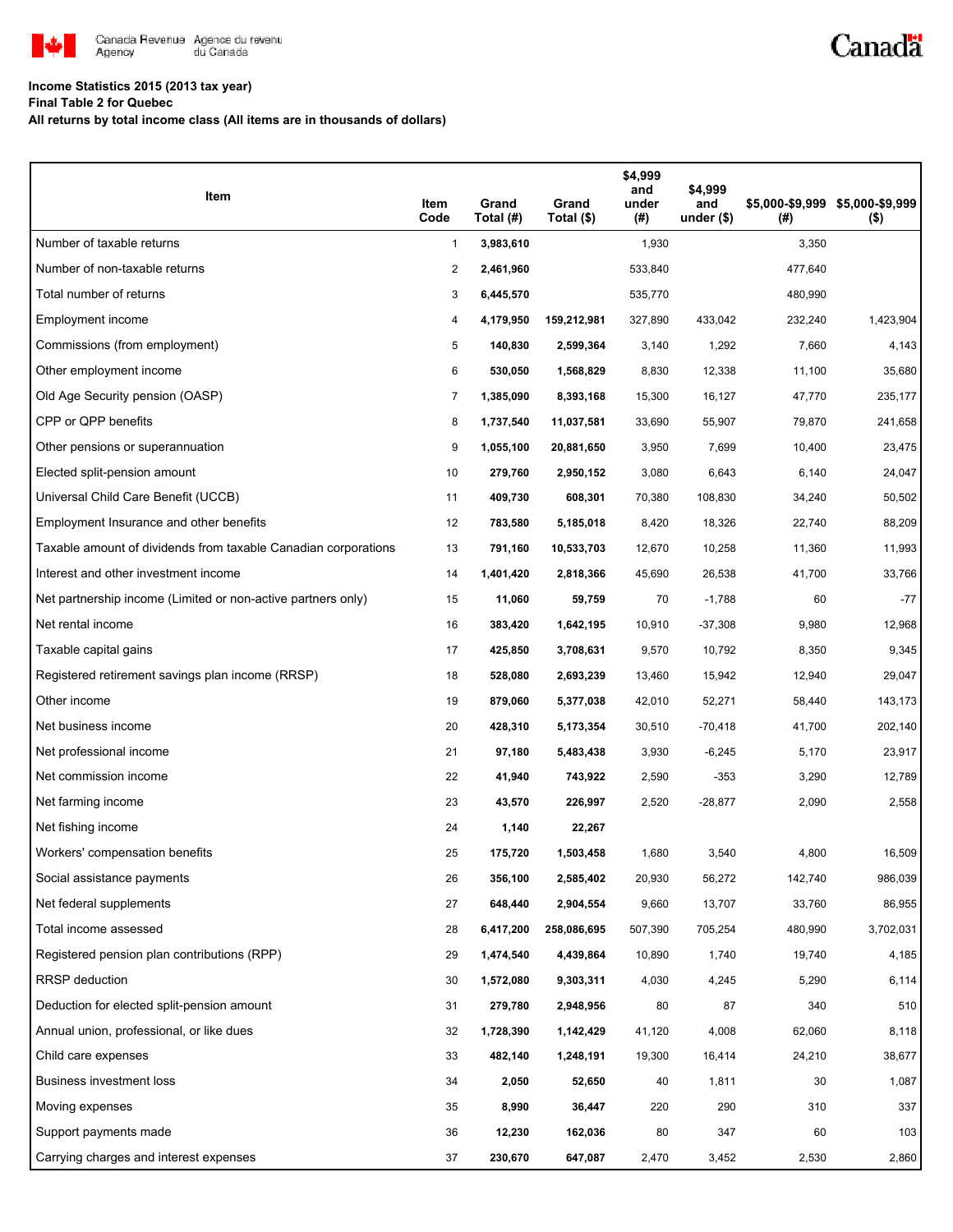

## **Income Statistics 2015 (2013 tax year)**

**Final Table 2 for Quebec**

## **All returns by total income class (All items are in thousands of dollars)**

| Item                                                                                           | Item<br>Code | Grand<br>Total (#) | Grand<br>Total (\$) | \$4,999<br>and<br>under<br>(#) | \$4,999<br>and<br>under $($)$ | (# )    | \$5,000-\$9,999 \$5,000-\$9,999<br>$($ \$) |
|------------------------------------------------------------------------------------------------|--------------|--------------------|---------------------|--------------------------------|-------------------------------|---------|--------------------------------------------|
| Deductions for CPP/QPP contributions on self-employment and<br>other earnings                  | 38           | 390,410            | 307,915             | 7,480                          | 794                           | 37,590  | 7,175                                      |
| Deductions for provincial parental insurance plan (PPIP) premiums<br>on self-employment income | 39           | 440,240            | 34,458              | 15,820                         | 251                           | 43,870  | 1,182                                      |
| Exploration and development expenses                                                           | 40           | 7,940              | 122,446             |                                |                               |         |                                            |
| Other employment expenses                                                                      | 41           | 117,330            | 549,485             | 370                            | 1,275                         | 640     | 1,847                                      |
| Clergy residence deduction                                                                     | 42           | 2,150              | 20,550              |                                |                               | 20      | 43                                         |
| Other deductions                                                                               | 43           | 185,830            | 515,956             | 6,240                          | 4,602                         | 7,380   | 4,362                                      |
| Total deductions before adjustments                                                            | 44           | 3,534,430          | 21,535,577          | 83,030                         | 39,943                        | 127,930 | 76,998                                     |
| Social benefits repayment                                                                      | 45           | 99,320             | 256,187             |                                |                               |         |                                            |
| Net income after adjustments                                                                   | 46           | 6,400,060          | 236,468,939         | 491,360                        | 811,001                       | 480,630 | 3,627,645                                  |
| Canadian Forces personnel and police deduction                                                 | 47           | 1,040              | 32,494              |                                |                               |         |                                            |
| Security options deductions                                                                    | 48           | 7,320              | 292,784             |                                |                               |         |                                            |
| Other payments deductions                                                                      | 49           | 1,161,360          | 6,992,405           | 32,140                         | 73,566                        | 179,950 | 1,089,504                                  |
| Non-capital losses of other years                                                              | 50           | 6,080              | 62,092              | 70                             | 257                           | 40      | 168                                        |
| Net capital losses of other years                                                              | 51           | 111,480            | 310,631             | 650                            | 496                           | 680     | 735                                        |
| Capital gains deduction                                                                        | 52           | 11,920             | 761,211             | 70                             | 109                           | 90      | 156                                        |
| Northern residents deductions                                                                  | 53           | 27,380             | 96,747              | 550                            | 201                           | 260     | 388                                        |
| Additional deductions                                                                          | 54           | 47,300             | 413,656             | 560                            | 1,489                         | 1,320   | 2,921                                      |
| Farming/fishing losses of prior years                                                          | 55           | 1,740              | 12,374              |                                |                               |         |                                            |
| Total deductions from net income                                                               | 56           | 1,340,360          | 8,977,338           | 33,730                         | 76,149                        | 181,430 | 1,093,901                                  |
| Taxable income assessed                                                                        | 57           | 6,201,360          | 227,517,102         | 477,080                        | 739,093                       | 392,710 | 2,535,284                                  |
| Basic personal amount                                                                          | 58           | 6,445,490          | 70,861,460          | 535,710                        | 5,757,075                     | 480,980 | 5,261,096                                  |
| Age amount                                                                                     | 59           | 1,342,730          | 8,519,439           | 16,700                         | 108,487                       | 48,530  | 329,212                                    |
| Spouse or common-law partner amount                                                            | 60           | 438,600            | 3,019,828           | 17,830                         | 164,860                       | 21,160  | 142,375                                    |
| Amount for eligible dependant                                                                  | 61           | 221,470            | 2,257,623           | 11,980                         | 121,984                       | 19,920  | 208,099                                    |
| Amount for children 17 and under                                                               | 62           | 867,390            | 3,330,495           | 35,280                         | 139,557                       | 37,260  | 142,085                                    |
| Amount for infirm dependants age 18 or older                                                   | 63           | 1,940              | 7,279               | 60                             | 324                           | 80      | 427                                        |
| CPP or QPP contributions through employment                                                    | 64           | 3,699,990          | 5,652,396           | 51,350                         | 4,750                         | 173,270 | 32,167                                     |
| CPP or QPP contributions on self-employment and other earnings                                 | 65           | 390,410            | 307,915             | 7,480                          | 794                           | 37,590  | 7,175                                      |
| Employment Insurance premiums                                                                  | 66           | 3,662,790          | 1,729,894           | 112,070                        | 10,627                        | 203,490 | 21,142                                     |
| PPIP premiums paid                                                                             | 67           | 3,758,680          | 745,871             | 116,260                        | 4,102                         | 207,820 | 7,747                                      |
| PPIP premiums payable on employment income                                                     | 68           | 110,930            | 22,957              | 2,560                          | 60                            | 5,440   | 150                                        |
| PPIP premiums payable on self-employment income                                                | 69           | 445,360            | 44,429              | 15,970                         | 326                           | 44,140  | 1,525                                      |
| Volunteer firefighters' amount                                                                 | 70           | 6,800              | 20,394              | 80                             | 240                           | 100     | 300                                        |
| Canada employment amount                                                                       | 71           | 4,152,660          | 4,449,611           | 185,920                        | 173,421                       | 234,020 | 249,710                                    |
| Public transit amount                                                                          | 72           | 503,290            | 388,532             | 25,700                         | 14,344                        | 29,860  | 16,721                                     |
| Children's fitness amount                                                                      | 73           | 376,550            | 168,309             | 6,450                          | 2,321                         | 5,070   | 1,679                                      |
| Children's arts amount                                                                         | 74           | 104,490            | 39,443              | 2,000                          | 689                           | 1,450   | 474                                        |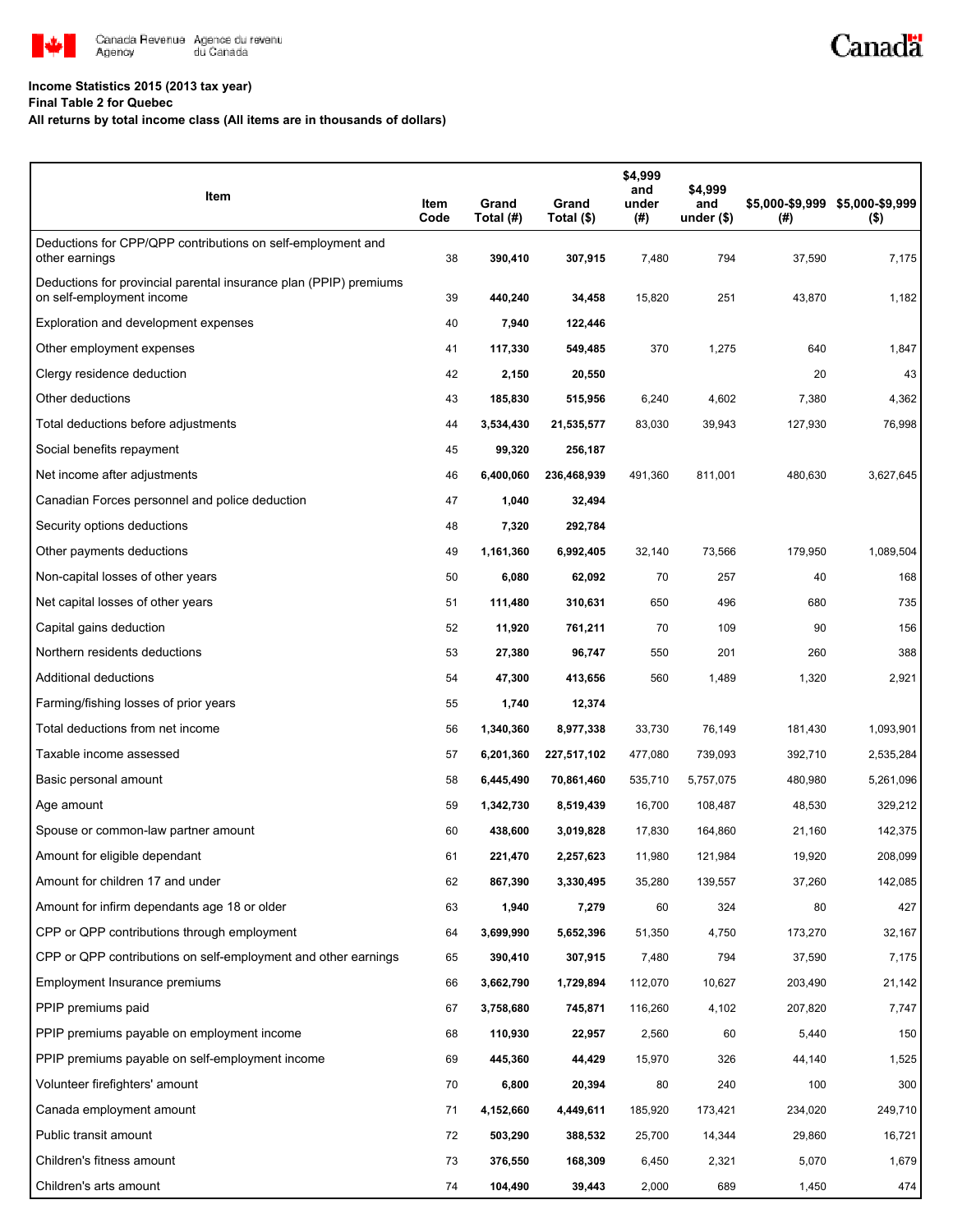

## **Income Statistics 2015 (2013 tax year)**

**Final Table 2 for Quebec**

**All returns by total income class (All items are in thousands of dollars)**

| Item                                                              | Item | Grand     | Grand      | \$4,999<br>and<br>under | \$4,999            |         |                                            |
|-------------------------------------------------------------------|------|-----------|------------|-------------------------|--------------------|---------|--------------------------------------------|
|                                                                   | Code | Total (#) | Total (\$) | (#)                     | and<br>under $($)$ | (#)     | \$5,000-\$9,999 \$5,000-\$9,999<br>$($ \$) |
| Home buyers' amount                                               | 75   | 47,110    | 202,066    | 360                     | 1,525              | 250     | 1,069                                      |
| Pension income amount                                             | 76   | 1,221,950 | 2,306,921  | 6,500                   | 8,328              | 15,590  | 21,919                                     |
| Caregiver amount                                                  | 77   | 42,150    | 201,771    | 1,220                   | 5,578              | 1,610   | 7,159                                      |
| Disability amount                                                 | 78   | 89,200    | 685,588    | 5,260                   | 41,527             | 6,260   | 48,181                                     |
| Disability amount transferred from a dependant                    | 79   | 40,790    | 414,628    | 1,310                   | 13,196             | 1,400   | 14,731                                     |
| Interest paid on student loans                                    | 80   | 137,920   | 49,653     | 550                     | 214                | 580     | 194                                        |
| Tuition, education, and textbook amounts                          | 81   | 415,740   | 1,534,208  | 80                      | 64                 | 210     | 319                                        |
| Tuition, education, and textbook amounts transferred from a child | 82   | 189,710   | 881,081    | 170                     | 438                | 170     | 437                                        |
| Amounts transferred from spouse or common-law partner             | 83   | 290,920   | 1,458,570  | 17,570                  | 77,443             | 14,170  | 60,390                                     |
| Medical expenses                                                  | 84   | 1,910,350 | 3,854,748  | 41,580                  | 39,270             | 48,190  | 50,554                                     |
| Total tax credits on personal amounts                             | 85   | 6,445,530 | 16,973,726 | 535,720                 | 1,003,734          | 480,990 | 994,058                                    |
| Allowable charitable donations and government gifts               | 86   | 1,281,810 | 936,689    | 4,140                   | 338                | 6,400   | 804                                        |
| Eligible cultural and ecological gifts                            | 87   | 1,700     | 31,402     | 20                      | 4                  |         |                                            |
| Total tax credit on donations and gifts                           | 88   | 1,264,510 | 258,205    | 3,790                   | 79                 | 5,820   | 191                                        |
| Total federal non-refundable tax credits                          | 89   | 6,445,530 | 17,231,931 | 535,720                 | 1,003,813          | 480,990 | 994,250                                    |
| Federal dividend tax credit                                       | 90   | 709,560   | 1,406,588  | 1,680                   | 3                  | 1.430   | 10                                         |
| Overseas employment tax credit                                    | 91   | 1,820     | 16,180     |                         |                    |         |                                            |
| Minimum tax carryover                                             | 92   | 8,910     | 24,482     |                         |                    |         |                                            |
| Basic federal tax                                                 | 93   | 3,997,220 | 23,974,421 | 1,780                   | 340                | 3,190   | 1,263                                      |
| Federal Foreign Tax Credit                                        | 94   | 224,760   | 109,493    | 10                      | $\mathbf{1}$       | 30      | 6                                          |
| Federal Political contribution tax credit                         | 95   | 16,420    | 2,239      |                         |                    |         |                                            |
| <b>Investment Tax Credit</b>                                      | 96   | 6,280     | 15,759     |                         |                    |         |                                            |
| Labour-sponsored funds tax credit                                 | 97   | 307,070   | 132,785    | 10                      | $\mathbf{1}$       | 40      |                                            |
| Alternative minimum tax payable                                   | 98   | 7,110     | 32,830     |                         |                    |         |                                            |
| Net federal tax                                                   | 99   | 3,982,570 | 23,715,022 | 1,900                   | 357                | 3,280   | 1,271                                      |
| CPP contributions on self-employment                              | 100  |           |            |                         |                    |         |                                            |
| Social Benefits repayment                                         | 101  | 99,320    | 256,187    |                         |                    |         |                                            |
| <b>Net Provincial Tax</b>                                         | 102  | 2,920     | 64,434     |                         |                    |         |                                            |
| Total tax payable                                                 | 103  | 3,983,610 | 24,035,875 | 1,930                   | 358                | 3,350   | 1,277                                      |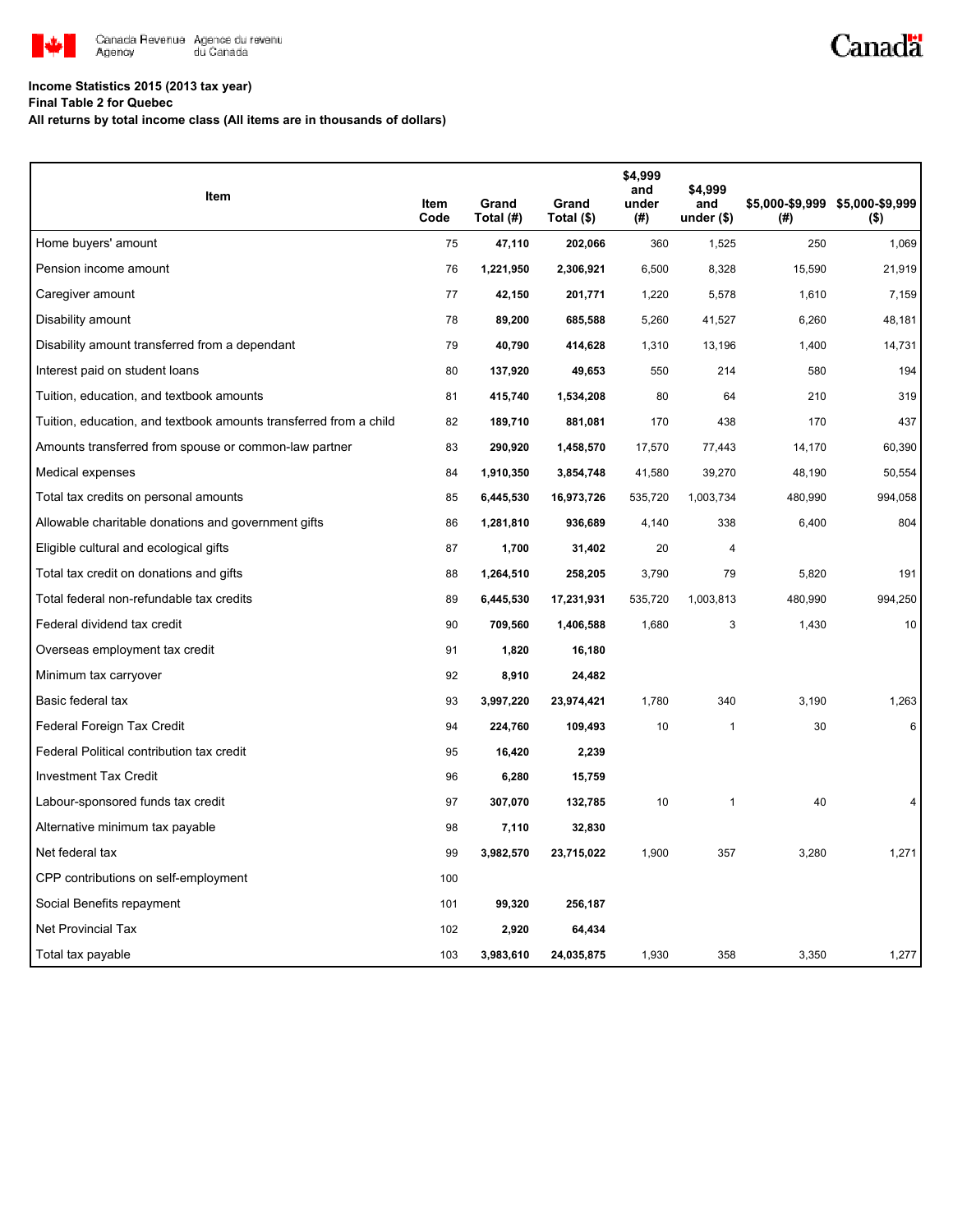| Item                                                                          | Item<br>Code   | (#)     | \$10,000-\$14,999 \$10,000-\$14,999 \$15,000-\$19,999 \$15,000-\$19,999 \$20,000-\$24,999 \$20,000-\$24,999<br>$($ \$) | (#)     | $($ \$)    | (# )    | $($ \$)    |
|-------------------------------------------------------------------------------|----------------|---------|------------------------------------------------------------------------------------------------------------------------|---------|------------|---------|------------|
| Number of taxable returns                                                     | $\mathbf{1}$   | 63,650  |                                                                                                                        | 190,440 |            | 306.880 |            |
| Number of non-taxable returns                                                 | $\overline{2}$ | 546,170 |                                                                                                                        | 511,450 |            | 202,090 |            |
| Total number of returns                                                       | 3              | 609,820 |                                                                                                                        | 701,890 |            | 508,970 |            |
| Employment income                                                             | 4              | 263,330 | 2,534,690                                                                                                              | 265,470 | 3,583,409  | 275,550 | 4,897,891  |
| Commissions (from employment)                                                 | 5              | 11,260  | 10,628                                                                                                                 | 11,190  | 18,128     | 10,990  | 26,779     |
| Other employment income                                                       | 6              | 14,980  | 64,131                                                                                                                 | 15,910  | 61,759     | 21,730  | 72,906     |
| Old Age Security pension (OASP)                                               | $\overline{7}$ | 134,550 | 766,158                                                                                                                | 366,870 | 2,297,652  | 193,290 | 1,228,590  |
| CPP or QPP benefits                                                           | 8              | 179,360 | 732,933                                                                                                                | 365,620 | 1,828,856  | 218,890 | 1,524,622  |
| Other pensions or superannuation                                              | 9              | 33,600  | 88,482                                                                                                                 | 108,500 | 321,065    | 150,310 | 899,674    |
| Elected split-pension amount                                                  | 10             | 18,170  | 116,050                                                                                                                | 27,340  | 226,934    | 41,050  | 365,067    |
| Universal Child Care Benefit (UCCB)                                           | 11             | 37,230  | 55,732                                                                                                                 | 32,140  | 46,639     | 30,640  | 44,349     |
| Employment Insurance and other<br>benefits                                    | 12             | 50,130  | 247,962                                                                                                                | 76,080  | 431,738    | 85,820  | 537,273    |
| Taxable amount of dividends from<br>taxable Canadian corporations             | 13             | 23,380  | 28,628                                                                                                                 | 41,570  | 58,839     | 46,560  | 90,791     |
| Interest and other investment income                                          | 14             | 71,410  | 64,404                                                                                                                 | 132,750 | 136,329    | 120,970 | 170,451    |
| Net partnership income (Limited or<br>non-active partners only)               | 15             | 80      | 21                                                                                                                     | 160     | 99         | 130     | 21         |
| Net rental income                                                             | 16             | 16,940  | 31,693                                                                                                                 | 25,200  | 50,337     | 28,280  | 72,808     |
| Taxable capital gains                                                         | 17             | 13,430  | 15,403                                                                                                                 | 21,550  | 24,686     | 24,560  | 33,026     |
| Registered retirement savings plan<br>income (RRSP)                           | 18             | 21,410  | 62,218                                                                                                                 | 28,340  | 84,026     | 34,410  | 113,598    |
| Other income                                                                  | 19             | 74,090  | 249,574                                                                                                                | 69,450  | 227,275    | 60,340  | 194,438    |
| Net business income                                                           | 20             | 61,560  | 488,016                                                                                                                | 52,390  | 518,588    | 40,840  | 478,291    |
| Net professional income                                                       | 21             | 7,140   | 52,272                                                                                                                 | 6,060   | 53,868     | 5,010   | 53,141     |
| Net commission income                                                         | 22             | 4,610   | 29,655                                                                                                                 | 4,290   | 32,386     | 3,550   | 31,807     |
| Net farming income                                                            | 23             | 4,240   | 16,366                                                                                                                 | 4,500   | 18,567     | 3,580   | 17,017     |
| Net fishing income                                                            | 24             | 50      | -49                                                                                                                    | 60      | 117        | 110     | 487        |
| Workers' compensation benefits                                                | 25             | 10,350  | 47,861                                                                                                                 | 18,630  | 127,518    | 20,750  | 169,056    |
| Social assistance payments                                                    | 26             | 149,930 | 1,324,117                                                                                                              | 24,070  | 143,934    | 8,710   | 34,074     |
| Net federal supplements                                                       | 27             | 107,600 | 433,608                                                                                                                | 330,190 | 1,910,309  | 116,620 | 316,381    |
| Total income assessed                                                         | 28             | 609,820 | 7,469,868                                                                                                              | 701,890 | 12,214,596 | 508,970 | 11,387,874 |
| Registered pension plan contributions<br>(RPP)                                | 29             | 27,880  | 9,066                                                                                                                  | 34,710  | 16,346     | 44,790  | 28,993     |
| RRSP deduction                                                                | 30             | 12,740  | 15,619                                                                                                                 | 29,120  | 45,897     | 48,370  | 85,469     |
| Deduction for elected split-pension<br>amount                                 | 31             | 990     | 1,492                                                                                                                  | 3,250   | 5,955      | 9,140   | 24,647     |
| Annual union, professional, or like<br>dues                                   | 32             | 73,150  | 12,885                                                                                                                 | 75,110  | 16,807     | 82,260  | 23,461     |
| Child care expenses                                                           | 33             | 31,540  | 61,999                                                                                                                 | 36,420  | 81,714     | 39,170  | 95,029     |
| Business investment loss                                                      | 34             | 50      | 871                                                                                                                    | 80      | 1,180      | 90      | 1,699      |
| Moving expenses                                                               | 35             | 490     | 573                                                                                                                    | 530     | 705        | 680     | 937        |
| Support payments made                                                         | 36             | 130     | 408                                                                                                                    | 270     | 837        | 380     | 1,303      |
| Carrying charges and interest<br>expenses                                     | 37             | 4,040   | 4,394                                                                                                                  | 7,670   | 6,927      | 9,750   | 9,149      |
| Deductions for CPP/QPP contributions<br>on self-employment and other earnings | 38             | 61,630  | 22,040                                                                                                                 | 51,160  | 26,122     | 40,360  | 25,770     |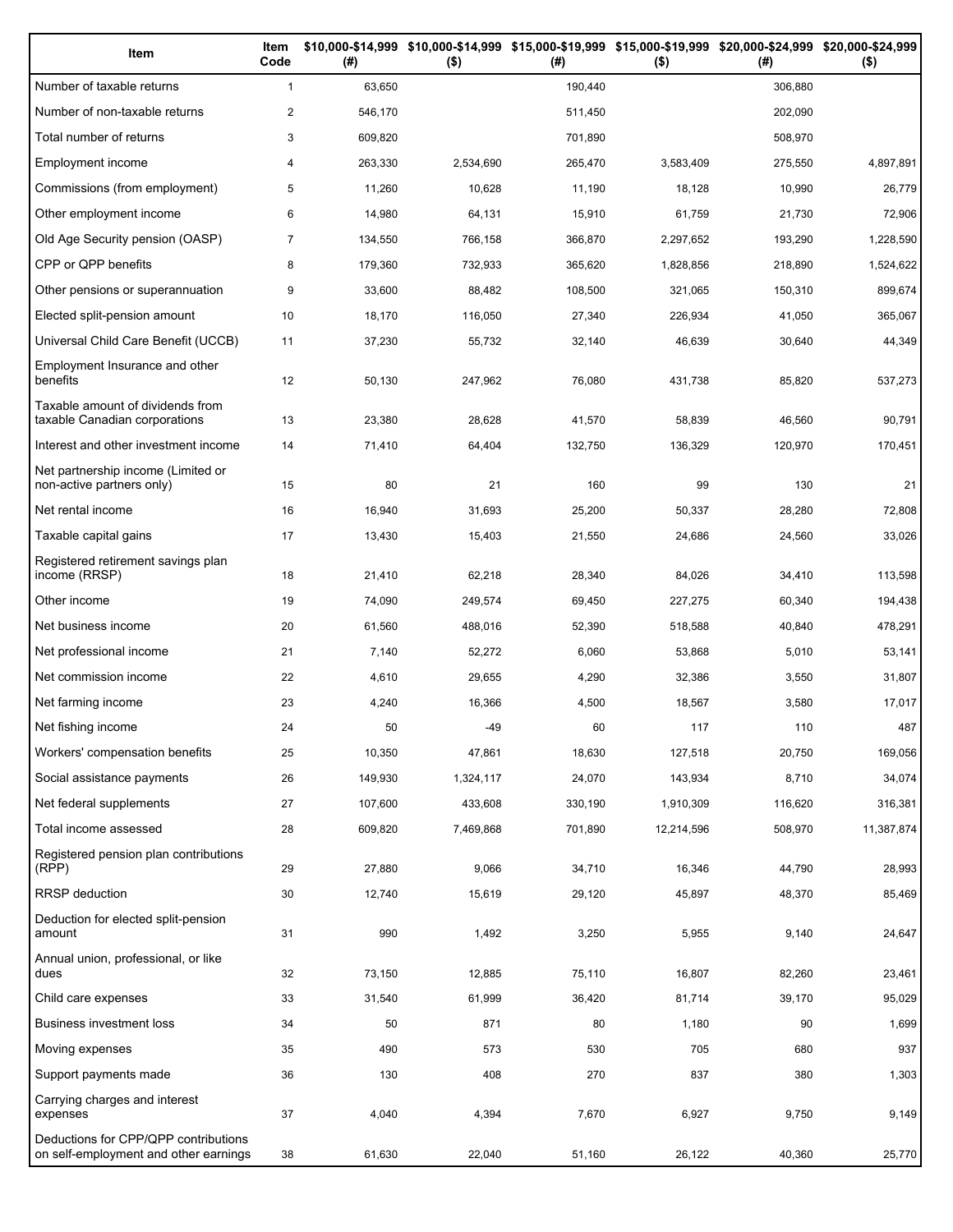| Item                                                                    | Item<br>Code | (# )    | \$10,000-\$14,999 \$10,000-\$14,999 \$15,000-\$19,999 \$15,000-\$19,999 \$20,000-\$24,999 \$20,000-\$24,999<br>$($ \$) | (#)     | $($ \$)    | (#)     | $($ \$)    |
|-------------------------------------------------------------------------|--------------|---------|------------------------------------------------------------------------------------------------------------------------|---------|------------|---------|------------|
| Deductions for provincial parental<br>insurance plan (PPIP) premiums on |              |         |                                                                                                                        |         |            |         |            |
| self-employment income                                                  | 39           | 66,490  | 2,740                                                                                                                  | 54,870  | 2,903      | 42,910  | 2,697      |
| Exploration and development expenses                                    | 40           | 20      | 41                                                                                                                     | 40      | 29         | 40      | 92         |
| Other employment expenses                                               | 41           | 1,350   | 2,859                                                                                                                  | 2,700   | 6,111      | 3,700   | 9,195      |
| Clergy residence deduction                                              | 42           | 40      | 99                                                                                                                     | 50      | 212        | 70      | 398        |
| Other deductions                                                        | 43           | 12,040  | 7,223                                                                                                                  | 17,460  | 11,667     | 19,290  | 11,760     |
| Total deductions before adjustments                                     | 44           | 171,700 | 142,703                                                                                                                | 183,270 | 223,715    | 199,850 | 320,836    |
| Social benefits repayment                                               | 45           |         |                                                                                                                        |         |            |         |            |
| Net income after adjustments                                            | 46           | 609,630 | 7,328,732                                                                                                              | 701,750 | 11,995,242 | 508,890 | 11,068,088 |
| Canadian Forces personnel and police<br>deduction                       | 47           |         |                                                                                                                        |         |            |         |            |
| Security options deductions                                             | 48           | 20      | 34                                                                                                                     | 20      | 28         | 30      | 29         |
| Other payments deductions                                               | 49           | 261.420 | 1,805,589                                                                                                              | 368,050 | 2,181,836  | 143,220 | 519,535    |
| Non-capital losses of other years                                       | 50           | 490     | 585                                                                                                                    | 950     | 2,247      | 910     | 3,315      |
| Net capital losses of other years                                       | 51           | 1,400   | 1,174                                                                                                                  | 2,700   | 2,395      | 4,210   | 3,457      |
| Capital gains deduction                                                 | 52           | 140     | 201                                                                                                                    | 240     | 525        | 290     | 1,132      |
| Northern residents deductions                                           | 53           | 900     | 1,966                                                                                                                  | 1,970   | 5,298      | 1,880   | 5,165      |
| Additional deductions                                                   | 54           | 3,770   | 6,733                                                                                                                  | 11,340  | 56,231     | 8,880   | 43,150     |
| Farming/fishing losses of prior years                                   | 55           | 110     | 117                                                                                                                    | 170     | 414        | 150     | 675        |
| Total deductions from net income                                        | 56           | 264,940 | 1,816,400                                                                                                              | 373,810 | 2,248,975  | 151,790 | 576,474    |
| Taxable income assessed                                                 | 57           | 531,180 | 5,513,638                                                                                                              | 693,960 | 9,755,870  | 505,710 | 10,494,041 |
| Basic personal amount                                                   | 58           | 609,810 | 6,702,297                                                                                                              | 701,890 | 7,731,043  | 508,970 | 5,608,336  |
| Age amount                                                              | 59           | 134,970 | 923,045                                                                                                                | 367,020 | 2,514,589  | 193,410 | 1,325,209  |
| Spouse or common-law partner<br>amount                                  | 60           | 29,400  | 208,794                                                                                                                | 46,880  | 265,567    | 45,180  | 248,270    |
| Amount for eligible dependant                                           | 61           | 21,140  | 222,334                                                                                                                | 17,470  | 178,560    | 17,270  | 176,332    |
| Amount for children 17 and under                                        | 62           | 40,770  | 156,621                                                                                                                | 40,120  | 151,336    | 43,910  | 163,504    |
| Amount for infirm dependants age 18<br>or older                         | 63           | 110     | 576                                                                                                                    | 130     | 617        | 140     | 530        |
| CPP or QPP contributions through                                        |              |         |                                                                                                                        |         |            |         |            |
| employment                                                              | 64           | 230,130 | 83,914                                                                                                                 | 244,510 | 138,805    | 260,370 | 205,274    |
| CPP or QPP contributions on<br>self-employment and other earnings       | 65           | 61,630  | 22,040                                                                                                                 | 51,160  | 26,122     | 40,360  | 25,770     |
| Employment Insurance premiums                                           | 66           | 234,860 | 37,485                                                                                                                 | 241,440 | 52,792     | 253,930 | 71,894     |
| PPIP premiums paid                                                      | 67           | 241,130 | 13,831                                                                                                                 | 247,900 | 19,622     | 261,020 | 26,893     |
| PPIP premiums payable on<br>employment income                           | 68           | 6,490   | 271                                                                                                                    | 6,120   | 361        | 5,490   | 438        |
| PPIP premiums payable on<br>self-employment income                      | 69           | 66,950  | 3,534                                                                                                                  | 55,440  | 3,745      | 43,410  | 3,479      |
| Volunteer firefighters' amount                                          | 70           | 150     | 435                                                                                                                    | 210     | 627        | 260     | 780        |
| Canada employment amount                                                | 71           | 267,250 | 286,892                                                                                                                | 270,710 | 291,121    | 284,890 | 305,177    |
| Public transit amount                                                   | 72           | 38,080  | 22,668                                                                                                                 | 36,980  | 23,305     | 35,650  | 25,080     |
| Children's fitness amount                                               | 73           | 7,310   | 2,511                                                                                                                  | 9,850   | 3,462      | 12,480  | 4,503      |
| Children's arts amount                                                  | 74           | 2,030   | 654                                                                                                                    | 2,660   | 862        | 3,410   | 1,133      |
| Home buyers' amount                                                     | 75           | 510     | 2,029                                                                                                                  | 1,200   | 4,642      | 1,970   | 7,893      |
| Pension income amount                                                   | 76           | 48,900  | 74,831                                                                                                                 | 131,180 | 204,652    | 176,230 | 334,107    |
| Caregiver amount                                                        | 77           | 2,040   | 9,192                                                                                                                  | 3,090   | 13,906     | 3,260   | 14,834     |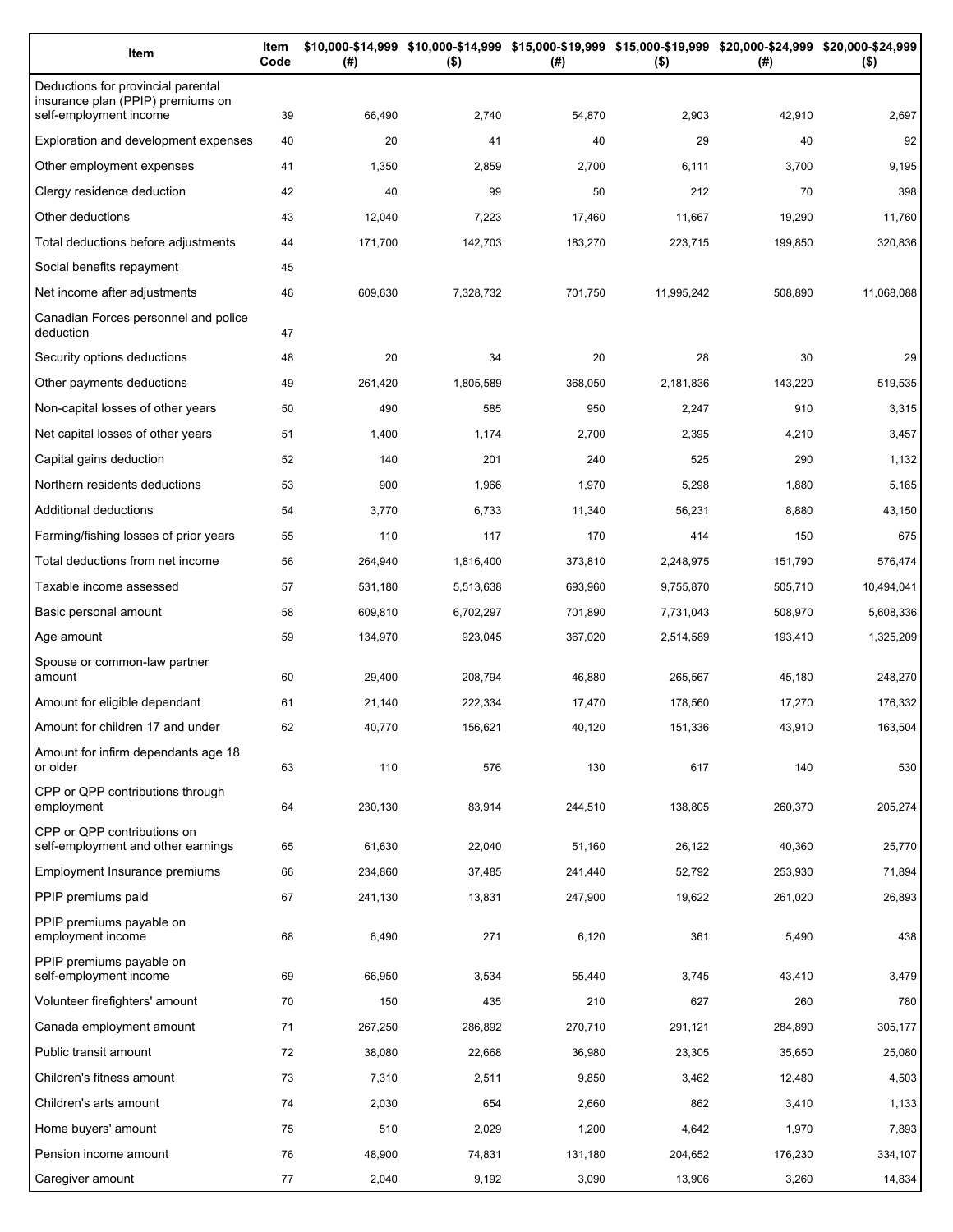| Item                                                                 | Item<br>Code | (#)     | $($ \$)        | (#)     | $($ \$)   | \$10,000-\$14,999 \$10,000-\$14,999 \$15,000-\$19,999 \$15,000-\$19,999 \$20,000-\$24,999 \$20,000-\$24,999<br>(# ) | $($ \$)   |
|----------------------------------------------------------------------|--------------|---------|----------------|---------|-----------|---------------------------------------------------------------------------------------------------------------------|-----------|
| Disability amount                                                    | 78           | 19,900  | 152,541        | 11,970  | 91,551    | 9,890                                                                                                               | 75,438    |
| Disability amount transferred from a<br>dependant                    | 79           | 1,480   | 14,374         | 2,130   | 18,901    | 2,290                                                                                                               | 20,046    |
| Interest paid on student loans                                       | 80           | 1,680   | 570            | 5,270   | 1,747     | 8,880                                                                                                               | 3,059     |
| Tuition, education, and textbook<br>amounts                          | 81           | 42,620  | 39,934         | 80,190  | 246,411   | 56,450                                                                                                              | 262,745   |
| Tuition, education, and textbook<br>amounts transferred from a child | 82           | 590     | 1,103          | 2,240   | 6,674     | 4,470                                                                                                               | 17,082    |
| Amounts transferred from spouse or<br>common-law partner             | 83           | 37,150  | 186,518        | 47,520  | 272,013   | 41,950                                                                                                              | 236,092   |
| Medical expenses                                                     | 84           | 89,630  | 113,571        | 219,750 | 404,946   | 241,590                                                                                                             | 444,385   |
| Total tax credits on personal amounts                                | 85           | 609,820 | 1,392,391      | 701,890 | 1,900,212 | 508,970                                                                                                             | 1,441,257 |
| Allowable charitable donations and<br>government gifts               | 86           | 14,370  | 2,674          | 43,590  | 13,638    | 67,950                                                                                                              | 20,925    |
| Eligible cultural and ecological gifts                               | 87           | 50      | 16             |         |           | 140                                                                                                                 | 84        |
| Total tax credit on donations and gifts                              | 88           | 13,670  | 627            | 42,270  | 3,459     | 66,420                                                                                                              | 5,084     |
| Total federal non-refundable tax credits                             | 89           | 609,820 | 1,393,018      | 701,890 | 1,903,671 | 508,970                                                                                                             | 1,446,341 |
| Federal dividend tax credit                                          | 90           | 7,840   | 470            | 17,010  | 2,475     | 31,660                                                                                                              | 6,422     |
| Overseas employment tax credit                                       | 91           |         |                |         |           | 20                                                                                                                  | 10        |
| Minimum tax carryover                                                | 92           |         |                | 220     | 103       | 320                                                                                                                 | 243       |
| Basic federal tax                                                    | 93           | 64,800  | 11,987         | 192,660 | 95,562    | 311,070                                                                                                             | 257,467   |
| Federal Foreign Tax Credit                                           | 94           | 920     | 25             | 3,160   | 100       | 6,840                                                                                                               | 219       |
| Federal Political contribution tax credit                            | 95           |         |                | 180     | 17        | 460                                                                                                                 | 32        |
| <b>Investment Tax Credit</b>                                         | 96           |         |                | 120     | 52        | 160                                                                                                                 | 93        |
| Labour-sponsored funds tax credit                                    | 97           | 300     | 28             | 1,850   | 310       | 4,750                                                                                                               | 1,076     |
| Alternative minimum tax payable                                      | 98           |         |                |         |           |                                                                                                                     |           |
| Net federal tax                                                      | 99           | 63,540  | 11,974         | 190,370 | 95,120    | 306,840                                                                                                             | 256,076   |
| CPP contributions on self-employment                                 | 100          |         |                |         |           |                                                                                                                     |           |
| Social Benefits repayment                                            | 101          |         |                |         |           |                                                                                                                     |           |
| <b>Net Provincial Tax</b>                                            | 102          | 20      | $\overline{2}$ | 50      | 9         | 60                                                                                                                  | 18        |
| Total tax payable                                                    | 103          | 63.650  | 11.993         | 190.440 | 95.164    | 306.880                                                                                                             | 256,122   |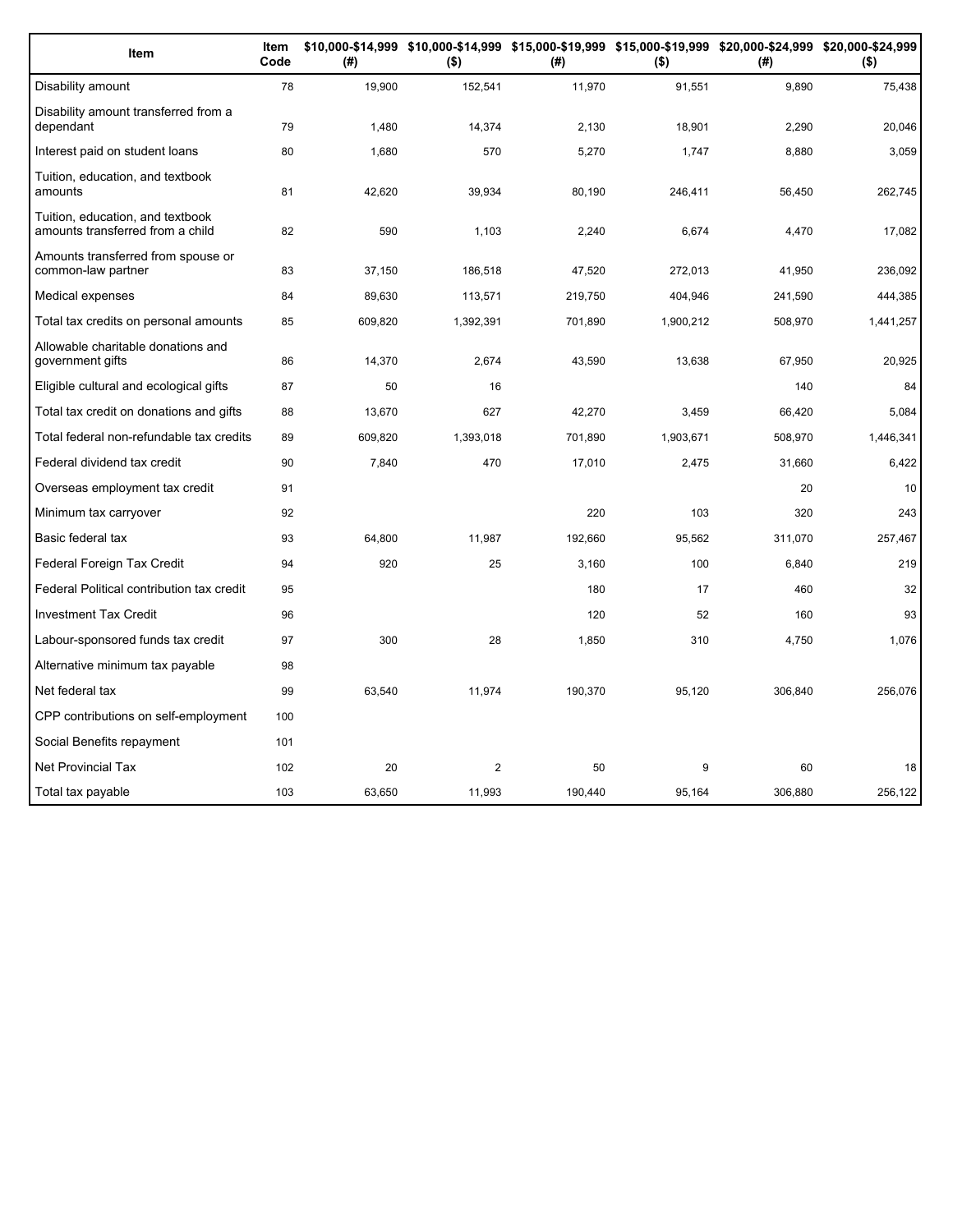| Item                                                                          | Item<br>Code   | (# )    | \$25,000-\$29,999 \$25,000-\$29,999<br>$($ \$) | (# )    | \$30,000-\$34,999 \$30,000-\$34,999 \$35,000-\$39,999 \$35,000-\$39,999<br>$($ \$) | (# )    | $($ \$)    |
|-------------------------------------------------------------------------------|----------------|---------|------------------------------------------------|---------|------------------------------------------------------------------------------------|---------|------------|
| Number of taxable returns                                                     | $\mathbf{1}$   | 342,030 |                                                | 375,110 |                                                                                    | 378.960 |            |
| Number of non-taxable returns                                                 | $\overline{2}$ | 83,110  |                                                | 43,560  |                                                                                    | 23,610  |            |
| Total number of returns                                                       | 3              | 425,140 |                                                | 418,670 |                                                                                    | 402,570 |            |
| Employment income                                                             | 4              | 279,810 | 6,193,750                                      | 294,310 | 7,900,814                                                                          | 304,330 | 9,696,836  |
| Commissions (from employment)                                                 | 5              | 10,610  | 37,062                                         | 9,800   | 46,781                                                                             | 8,720   | 57,338     |
| Other employment income                                                       | 6              | 26,370  | 84,199                                         | 32,410  | 94,677                                                                             | 36,890  | 99,787     |
| Old Age Security pension (OASP)                                               | 7              | 114,380 | 717,261                                        | 100,390 | 627,232                                                                            | 77,430  | 480,294    |
| CPP or QPP benefits                                                           | 8              | 141,720 | 1,017,720                                      | 128,620 | 943,841                                                                            | 106,290 | 804,219    |
| Other pensions or superannuation                                              | 9              | 108,860 | 1,182,300                                      | 103,440 | 1,514,643                                                                          | 89,130  | 1,708,643  |
| Elected split-pension amount                                                  | 10             | 27,760  | 307,439                                        | 32,240  | 387,262                                                                            | 20,360  | 261,321    |
| Universal Child Care Benefit (UCCB)                                           | 11             | 29,950  | 43,469                                         | 30,160  | 44,042                                                                             | 28,990  | 42,483     |
| Employment Insurance and other<br>benefits                                    | 12             | 88,310  | 604,729                                        | 85,000  | 615,218                                                                            | 75,010  | 544,042    |
| Taxable amount of dividends from<br>taxable Canadian corporations             | 13             | 43,310  | 134,212                                        | 46,400  | 180,272                                                                            | 47,280  | 228,713    |
| Interest and other investment income                                          | 14             | 93,150  | 143,725                                        | 92,690  | 146,214                                                                            | 87,660  | 134,531    |
| Net partnership income (Limited or<br>non-active partners only)               | 15             | 150     | 146                                            | 150     | 27                                                                                 | 210     | 18         |
| Net rental income                                                             | 16             | 25,810  | 71,761                                         | 25,950  | 70,378                                                                             | 25,580  | 66,379     |
| Taxable capital gains                                                         | 17             | 22,750  | 39,438                                         | 23,850  | 45,726                                                                             | 23,510  | 51,622     |
| Registered retirement savings plan<br>income (RRSP)                           | 18             | 35,310  | 123,888                                        | 39,490  | 137,068                                                                            | 42,770  | 148,734    |
| Other income                                                                  | 19             | 51,940  | 171,157                                        | 51,590  | 172,836                                                                            | 50,380  | 180,202    |
| Net business income                                                           | 20             | 31,880  | 418,077                                        | 26,100  | 346,654                                                                            | 21,670  | 274,852    |
| Net professional income                                                       | 21             | 4,350   | 53,238                                         | 3,990   | 51,229                                                                             | 3,610   | 51,010     |
| Net commission income                                                         | 22             | 3,030   | 32,382                                         | 2,630   | 30,897                                                                             | 2,260   | 30,471     |
| Net farming income                                                            | 23             | 3,230   | 17,863                                         | 2,970   | 15,033                                                                             | 2,690   | 13,954     |
| Net fishing income                                                            | 24             | 130     | 903                                            | 140     | 1,228                                                                              | 110     | 1.618      |
| Workers' compensation benefits                                                | 25             | 20,390  | 184,752                                        | 20,040  | 190,323                                                                            | 18,170  | 175,857    |
| Social assistance payments                                                    | 26             | 4,230   | 16,107                                         | 2,190   | 9,842                                                                              | 1,110   | 4,708      |
| Net federal supplements                                                       | 27             | 24,450  | 66,829                                         | 10,260  | 30,575                                                                             | 5,830   | 16,630     |
| Total income assessed                                                         | 28             | 425,140 | 11,675,784                                     | 418,670 | 13,615,823                                                                         | 402,570 | 15,084,634 |
| Registered pension plan contributions<br>(RPP)                                | 29             | 59,710  | 50,921                                         | 85,000  | 96,771                                                                             | 119,460 | 179,781    |
| RRSP deduction                                                                | 30             | 69,420  | 138,373                                        | 94,730  | 210,378                                                                            | 118,270 | 289,358    |
| Deduction for elected split-pension<br>amount                                 | 31             | 17,580  | 71,630                                         | 23,890  | 131,156                                                                            | 29,580  | 195,802    |
| Annual union, professional, or like<br>dues                                   | 32             | 94,070  | 32,460                                         | 114,340 | 48,616                                                                             | 139,320 | 71,762     |
| Child care expenses                                                           | 33             | 40,610  | 106,036                                        | 42,840  | 118,011                                                                            | 43,180  | 122,206    |
| Business investment loss                                                      | 34             | 100     | 2,032                                          | 120     | 2,689                                                                              | 120     | 2,636      |
| Moving expenses                                                               | 35             | 660     | 1,151                                          | 640     | 1,376                                                                              | 670     | 1,485      |
| Support payments made                                                         | 36             | 450     | 1,805                                          | 600     | 2,872                                                                              | 690     | 3,665      |
| Carrying charges and interest<br>expenses                                     | 37             | 10,230  | 11,328                                         | 11,390  | 12,869                                                                             | 12,170  | 15,017     |
| Deductions for CPP/QPP contributions<br>on self-employment and other earnings | 38             | 31,880  | 24,092                                         | 25,570  | 21,070                                                                             | 21,100  | 17,907     |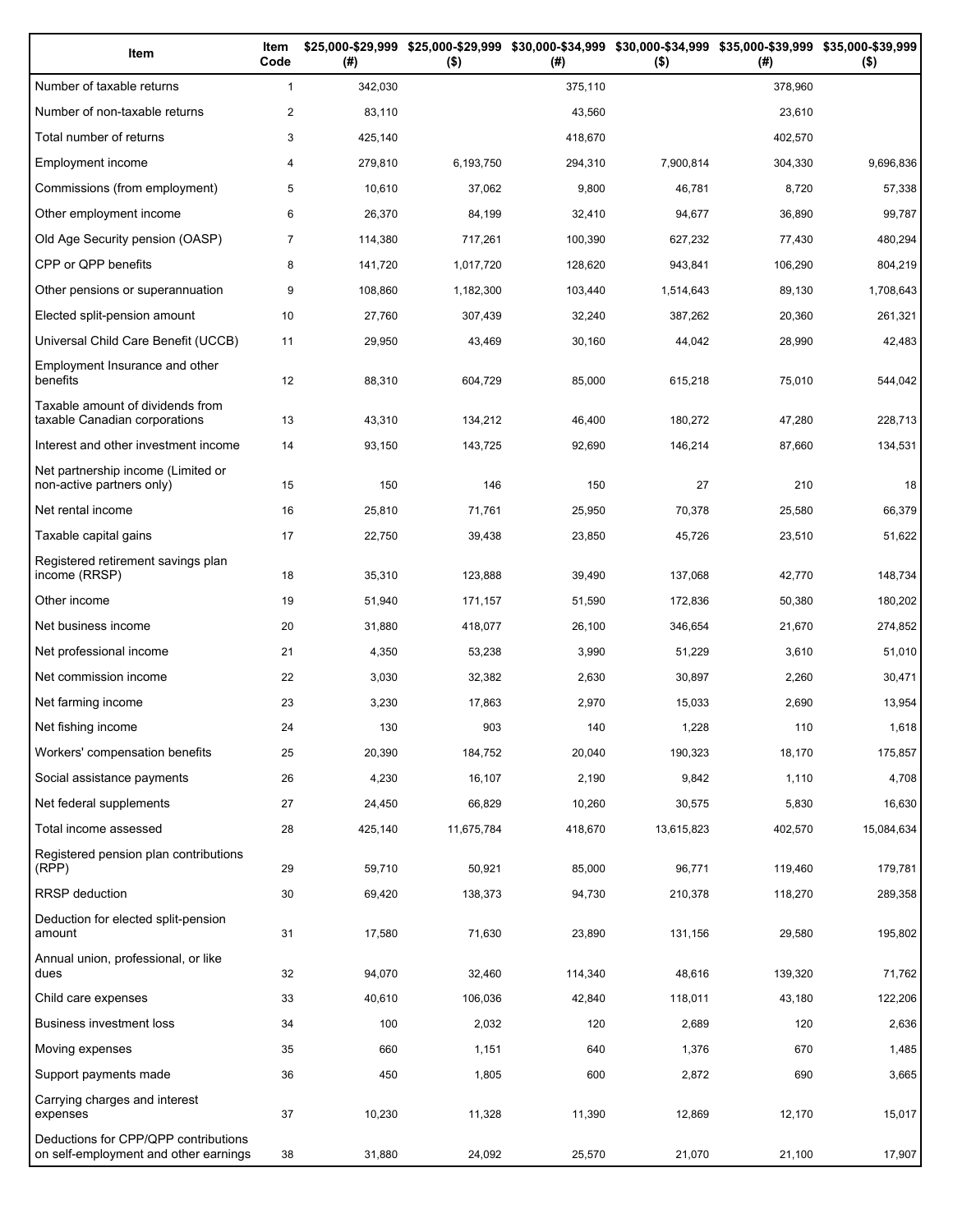| Item                                                                                              | Item<br>Code | (#)          | $($ \$)       | \$25,000-\$29,999 \$25,000-\$29,999 \$30,000-\$34,999 \$30,000-\$34,999 \$35,000-\$39,999 \$35,000-\$39,999<br>(#) | $($ \$)    | (#)          | $($ \$)         |
|---------------------------------------------------------------------------------------------------|--------------|--------------|---------------|--------------------------------------------------------------------------------------------------------------------|------------|--------------|-----------------|
| Deductions for provincial parental<br>insurance plan (PPIP) premiums on<br>self-employment income |              | 33,720       | 2,424         |                                                                                                                    | 2,072      | 22,110       | 1,729           |
| Exploration and development expenses                                                              | 39<br>40     | 60           | 173           | 26,960<br>90                                                                                                       | 353        | 100          | 288             |
|                                                                                                   |              |              |               |                                                                                                                    |            |              |                 |
| Other employment expenses<br>Clergy residence deduction                                           | 41<br>42     | 4,850<br>160 | 13,022<br>936 | 6,450<br>230                                                                                                       | 18,418     | 7,650<br>290 | 23,516<br>2,329 |
| Other deductions                                                                                  | 43           | 18,900       |               |                                                                                                                    | 1,599      |              |                 |
|                                                                                                   |              |              | 13,110        | 18,030                                                                                                             | 14,173     | 16,020       | 14,073          |
| Total deductions before adjustments                                                               | 44           | 220,690      | 469,721       | 252,330                                                                                                            | 682,619    | 281,470      | 941,771         |
| Social benefits repayment                                                                         | 45           |              |               |                                                                                                                    |            |              |                 |
| Net income after adjustments                                                                      | 46           | 425,090      | 11,207,080    | 418,620                                                                                                            | 12,935,316 | 402,530      | 14, 144, 276    |
| Canadian Forces personnel and police<br>deduction                                                 | 47           | 10           | 4             | 10                                                                                                                 | 26         |              |                 |
| Security options deductions                                                                       | 48           | 40           | 73            | 60                                                                                                                 | 95         | 90           | 153             |
| Other payments deductions                                                                         | 49           | 47,830       | 267,689       | 31,800                                                                                                             | 230,740    | 24,750       | 197,196         |
| Non-capital losses of other years                                                                 | 50           | 670          | 3,190         | 540                                                                                                                | 2,815      | 440          | 2,893           |
| Net capital losses of other years                                                                 | 51           | 4,940        | 4,747         | 5,700                                                                                                              | 6,081      | 5,710        | 6,893           |
| Capital gains deduction                                                                           | 52           | 320          | 1,590         | 390                                                                                                                | 2,379      | 400          | 3,195           |
| Northern residents deductions                                                                     | 53           | 1,930        | 5,593         | 2,090                                                                                                              | 6,151      | 1,700        | 5,105           |
| Additional deductions                                                                             | 54           | 4,330        | 28,851        | 3,610                                                                                                              | 32,569     | 2,570        | 29,375          |
| Farming/fishing losses of prior years                                                             | 55           | 120          | 574           | 160                                                                                                                | 907        | 120          | 830             |
| Total deductions from net income                                                                  | 56           | 58,110       | 312,312       | 43,000                                                                                                             | 281,767    | 34,890       | 245,704         |
| Taxable income assessed                                                                           | 57           | 423,060      | 10,895,576    | 416,950                                                                                                            | 12,654,222 | 401,280      | 13,899,156      |
| Basic personal amount                                                                             | 58           | 425,140      | 4,686,126     | 418,670                                                                                                            | 4,617,196  | 402,570      | 4,440,639       |
| Age amount                                                                                        | 59           | 114,520      | 784,710       | 100,550                                                                                                            | 688,855    | 77,570       | 509,536         |
| Spouse or common-law partner<br>amount                                                            | 60           | 38,410       | 234,797       | 33,460                                                                                                             | 221,922    | 28,950       | 201,368         |
| Amount for eligible dependant                                                                     | 61           | 16,420       | 167,287       | 16,380                                                                                                             | 167,044    | 16,270       | 165,697         |
| Amount for children 17 and under                                                                  | 62           | 47,520       | 178,009       | 52,860                                                                                                             | 197,112    | 57,930       | 215,380         |
| Amount for infirm dependants age 18                                                               |              |              |               |                                                                                                                    |            |              |                 |
| or older                                                                                          | 63           | 130          | 458           | 130                                                                                                                | 440        | 150          | 445             |
| CPP or QPP contributions through<br>employment                                                    | 64           | 268,410      | 272,176       | 284,630                                                                                                            | 358,648    | 296,160      | 450,321         |
| CPP or QPP contributions on<br>self-employment and other earnings                                 | 65           | 31,880       | 24,092        | 25,570                                                                                                             | 21,070     | 21,100       | 17,907          |
| Employment Insurance premiums                                                                     | 66           | 260,570      | 91,002        | 275,990                                                                                                            | 116,208    | 287,530      | 143,072         |
| PPIP premiums paid                                                                                | 67           | 267,290      | 34,077        | 282,600                                                                                                            | 43,511     | 293,600      | 53,433          |
| PPIP premiums payable on<br>employment income                                                     | 68           | 5,150        | 515           | 5,240                                                                                                              | 633        | 5,120        | 740             |
| PPIP premiums payable on<br>self-employment income                                                | 69           | 34,150       | 3,126         | 27,390                                                                                                             | 2,673      | 22,540       | 2,232           |
| Volunteer firefighters' amount                                                                    | 70           | 330          | 999           | 510                                                                                                                | 1,521      | 570          | 1,719           |
| Canada employment amount                                                                          | 71           | 290,780      | 311,246       | 307,140                                                                                                            | 328,333    | 317,510      | 340,237         |
| Public transit amount                                                                             | 72           | 32,090       | 23,881        | 32,770                                                                                                             | 25,672     | 33,630       | 27,327          |
| Children's fitness amount                                                                         | 73           | 15,540       | 5,652         | 19,250                                                                                                             | 6,947      | 23,160       | 8,736           |
| Children's arts amount                                                                            | 74           | 3,920        | 1,293         | 4,870                                                                                                              | 1,624      | 5,830        | 1,967           |
| Home buyers' amount                                                                               | 75           | 2,970        | 12,018        | 4,150                                                                                                              | 16,963     | 5,080        | 21,222          |
| Pension income amount                                                                             | 76           | 125,150      | 245,444       | 117,430                                                                                                            | 231,536    | 99,190       | 195,692         |
| Caregiver amount                                                                                  | 77           | 3,160        | 14,758        | 3,470                                                                                                              | 16,340     | 3,600        | 16,984          |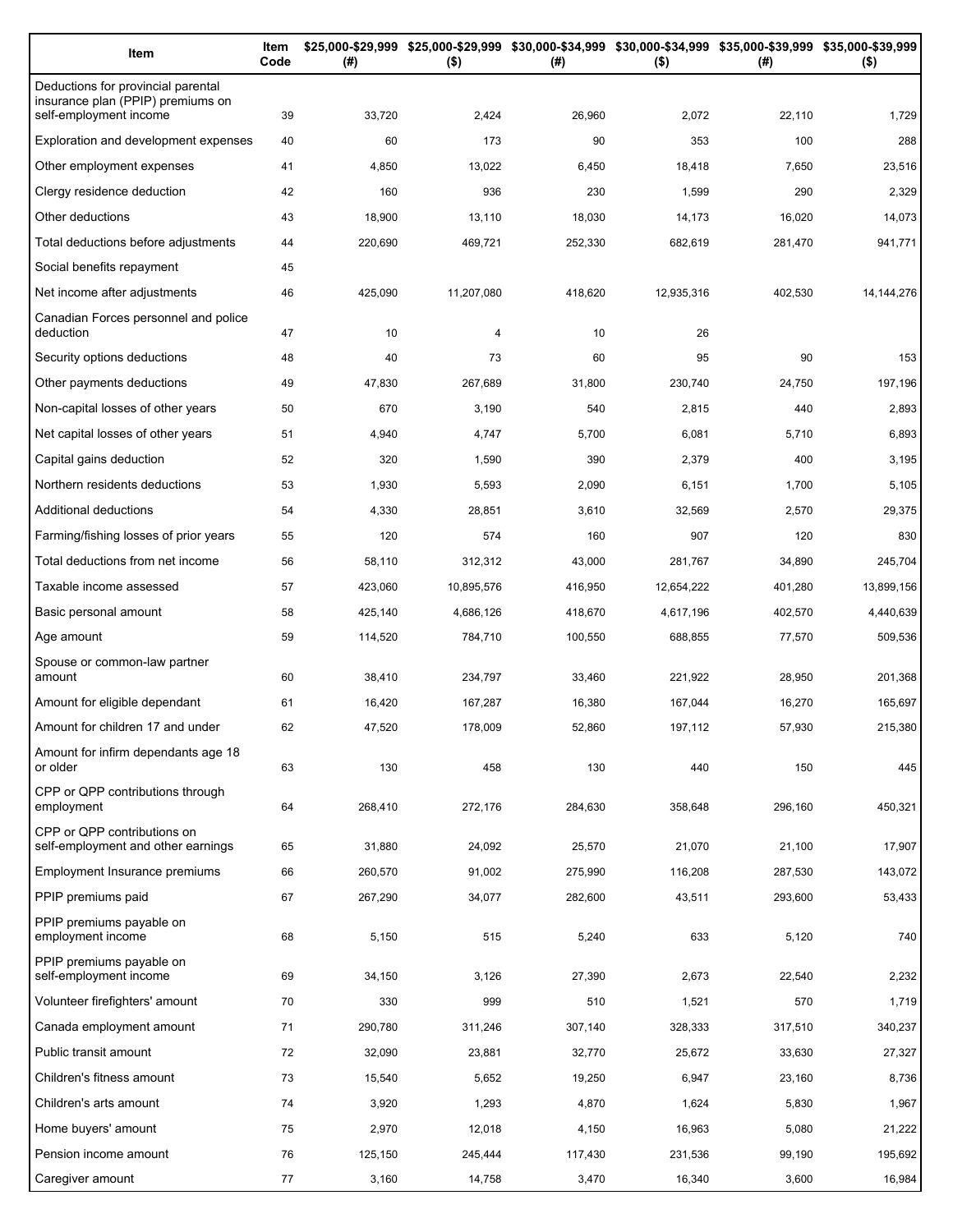| Item                                                                 | Item<br>Code | (#)     | $($ \$)   | (#)     | $($ \$)   | \$25,000-\$29,999 \$25,000-\$29,999 \$30,000-\$34,999 \$30,000-\$34,999 \$35,000-\$39,999 \$35,000-\$39,999<br>(#) | $($ \$)   |
|----------------------------------------------------------------------|--------------|---------|-----------|---------|-----------|--------------------------------------------------------------------------------------------------------------------|-----------|
| Disability amount                                                    | 78           | 7,340   | 56,389    | 6,370   | 49,046    | 4,840                                                                                                              | 37,262    |
| Disability amount transferred from a<br>dependant                    | 79           | 2,510   | 23,252    | 2,900   | 28,353    | 3,180                                                                                                              | 31,436    |
| Interest paid on student loans                                       | 80           | 11,520  | 3,986     | 14,020  | 4,936     | 14,890                                                                                                             | 5,337     |
| Tuition, education, and textbook<br>amounts                          | 81           | 43,270  | 216,302   | 34,870  | 169,879   | 29,110                                                                                                             | 135,730   |
| Tuition, education, and textbook<br>amounts transferred from a child | 82           | 6,340   | 25,116    | 8,520   | 34,895    | 10,730                                                                                                             | 45,242    |
| Amounts transferred from spouse or<br>common-law partner             | 83           | 30,360  | 166,638   | 22,400  | 113,350   | 17,250                                                                                                             | 78,543    |
| Medical expenses                                                     | 84           | 210,290 | 407,626   | 202,340 | 403,245   | 182,610                                                                                                            | 367,617   |
| Total tax credits on personal amounts                                | 85           | 425,140 | 1,198,666 | 418,670 | 1,180,208 | 402,570                                                                                                            | 1,127,393 |
| Allowable charitable donations and<br>government gifts               | 86           | 76,520  | 26,076    | 87,960  | 32,849    | 94,400                                                                                                             | 35,475    |
| Eligible cultural and ecological gifts                               | 87           | 110     | 118       | 120     | 125       | 140                                                                                                                | 133       |
| Total tax credit on donations and gifts                              | 88           | 75,100  | 6,412     | 86,490  | 8,164     | 92,850                                                                                                             | 8,836     |
| Total federal non-refundable tax credits                             | 89           | 425,140 | 1,205,079 | 418,670 | 1,188,372 | 402,570                                                                                                            | 1,136,230 |
| Federal dividend tax credit                                          | 90           | 38,170  | 12,469    | 44,470  | 19,207    | 46,880                                                                                                             | 26,136    |
| Overseas employment tax credit                                       | 91           | 10      | 8         | 10      | 17        | 30                                                                                                                 | 39        |
| Minimum tax carryover                                                | 92           | 430     | 462       | 470     | 677       | 390                                                                                                                | 731       |
| Basic federal tax                                                    | 93           | 344,160 | 466,200   | 376,440 | 715,162   | 379,930                                                                                                            | 935,187   |
| Federal Foreign Tax Credit                                           | 94           | 9,570   | 372       | 12,020  | 1,224     | 12,670                                                                                                             | 776       |
| Federal Political contribution tax credit                            | 95           | 610     | 48        | 850     | 74        | 940                                                                                                                | 84        |
| <b>Investment Tax Credit</b>                                         | 96           | 170     | 122       | 190     | 149       | 170                                                                                                                | 171       |
| Labour-sponsored funds tax credit                                    | 97           | 8,830   | 2,375     | 15,210  | 4,321     | 23,470                                                                                                             | 7,262     |
| Alternative minimum tax payable                                      | 98           |         |           |         |           | 10                                                                                                                 | 40        |
| Net federal tax                                                      | 99           | 342,020 | 463,302   | 375,100 | 709,427   | 378,950                                                                                                            | 926,932   |
| CPP contributions on self-employment                                 | 100          |         |           |         |           |                                                                                                                    |           |
| Social Benefits repayment                                            | 101          |         |           |         |           |                                                                                                                    |           |
| <b>Net Provincial Tax</b>                                            | 102          | 40      | 18        | 50      | 24        | 50                                                                                                                 | 33        |
| Total tax payable                                                    | 103          | 342.030 | 463.343   | 375.110 | 709.467   | 378.960                                                                                                            | 926,983   |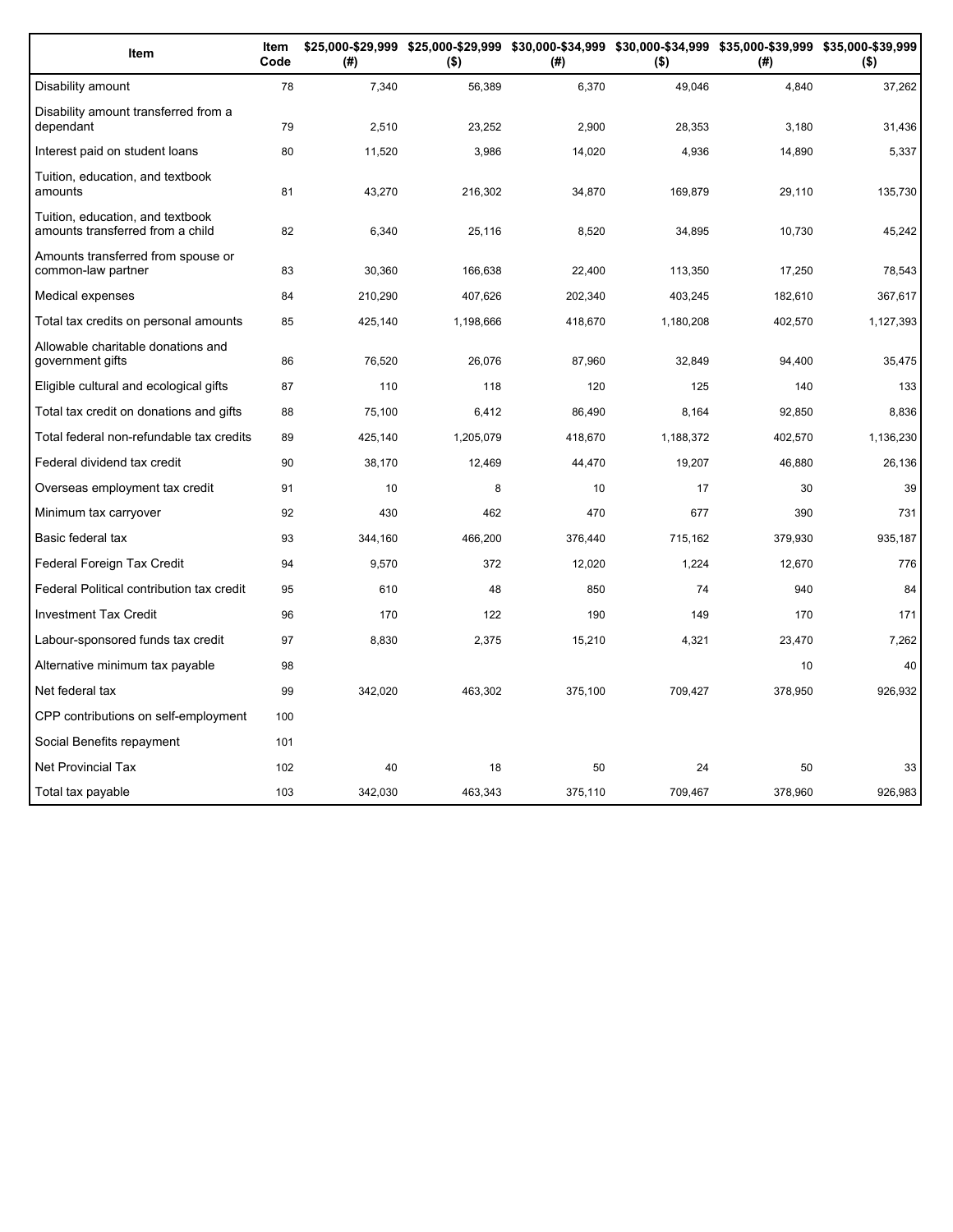| Item                                                                                           | Item<br>Code | (# )    | \$40,000-\$44,999 \$40,000-\$44,999 \$45,000-\$49,999 \$45,000-\$49,999<br>$($ \$) | (# )    | $($ \$)    | \$50,000-<br>\$54,999<br>(#) | \$50,000-<br>\$54,999<br>$($ \$) |
|------------------------------------------------------------------------------------------------|--------------|---------|------------------------------------------------------------------------------------|---------|------------|------------------------------|----------------------------------|
| Number of taxable returns                                                                      | $\mathbf{1}$ | 361,430 |                                                                                    | 296,560 |            | 252,970                      |                                  |
| Number of non-taxable returns                                                                  | 2            | 14,280  |                                                                                    | 8,320   |            | 6,030                        |                                  |
| Total number of returns                                                                        | 3            | 375,720 |                                                                                    | 304,880 |            | 258,990                      |                                  |
| Employment income                                                                              | 4            | 280,200 | 10,098,756                                                                         | 239,230 | 9,683,912  | 206,040                      | 9,304,801                        |
| Commissions (from employment)                                                                  | 5            | 7,830   | 67,402                                                                             | 6,880   | 74,588     | 5,870                        | 80,457                           |
| Other employment income                                                                        | 6            | 40,070  | 102.745                                                                            | 37,680  | 86,317     | 35,410                       | 76,834                           |
| Old Age Security pension (OASP)                                                                | 7            | 74,120  | 459,319                                                                            | 52,700  | 324,290    | 41,420                       | 253,109                          |
| CPP or QPP benefits                                                                            | 8            | 105,090 | 800,434                                                                            | 76,400  | 598,227    | 61,270                       | 487,822                          |
| Other pensions or superannuation                                                               | 9            | 92,240  | 2,099,124                                                                          | 68,690  | 1,886,840  | 56,280                       | 1,754,992                        |
| Elected split-pension amount                                                                   | 10           | 33,430  | 426,750                                                                            | 14,490  | 160,054    | 9,190                        | 102,086                          |
| Universal Child Care Benefit (UCCB)                                                            | 11           | 25,040  | 37,163                                                                             | 19,730  | 29,660     | 16,140                       | 24,502                           |
| Employment Insurance and other benefits                                                        | 12           | 62,410  | 462,380                                                                            | 50,680  | 384,450    | 39,550                       | 301,146                          |
| Taxable amount of dividends from taxable Canadian<br>corporations                              | 13           | 50,940  | 266,011                                                                            | 45,670  | 272,679    | 43,210                       | 327,544                          |
| Interest and other investment income                                                           | 14           | 93,220  | 142,775                                                                            | 75,820  | 117,872    | 67,220                       | 107,102                          |
| Net partnership income (Limited or non-active<br>partners only)                                | 15           | 220     | 118                                                                                | 250     | 65         | 300                          | 80                               |
| Net rental income                                                                              | 16           | 25,220  | 68,197                                                                             | 22,620  | 64,987     | 20,080                       | 58,988                           |
| Taxable capital gains                                                                          | 17           | 25,460  | 56,894                                                                             | 22,840  | 58,725     | 21,070                       | 59,956                           |
| Registered retirement savings plan income (RRSP)                                               | 18           | 44,740  | 171,644                                                                            | 38,320  | 145,700    | 33,740                       | 134,546                          |
| Other income                                                                                   | 19           | 51,200  | 185,130                                                                            | 42,840  | 156,385    | 37,720                       | 138,498                          |
| Net business income                                                                            | 20           | 18,800  | 230,697                                                                            | 15,380  | 195,813    | 13,070                       | 172,085                          |
| Net professional income                                                                        | 21           | 3,680   | 55,759                                                                             | 3,360   | 55,294     | 3,190                        | 57,289                           |
| Net commission income                                                                          | 22           | 2,060   | 29,230                                                                             | 1,740   | 28,850     | 1,510                        | 28,688                           |
| Net farming income                                                                             | 23           | 2,550   | 12,553                                                                             | 2,200   | 12,034     | 1,810                        | 9,296                            |
| Net fishing income                                                                             | 24           | 90      | 1,373                                                                              | 80      | 1,723      | 60                           | 1,244                            |
| Workers' compensation benefits                                                                 | 25           | 15,430  | 164,568                                                                            | 11,290  | 104,307    | 8,450                        | 77,936                           |
| Social assistance payments                                                                     | 26           | 760     | 3,646                                                                              | 430     | 2,460      | 260                          | 1,097                            |
| Net federal supplements                                                                        | 27           | 3,300   | 8,943                                                                              | 1,760   | 5,147      | 1,090                        | 3,247                            |
| Total income assessed                                                                          | 28           | 375,720 | 15,961,006                                                                         | 304,880 | 14,458,714 | 258,990                      | 13,571,493                       |
| Registered pension plan contributions (RPP)                                                    | 29           | 123,660 | 224,801                                                                            | 116,520 | 250,650    | 107,860                      | 274,702                          |
| RRSP deduction                                                                                 | 30           | 126,280 | 349,499                                                                            | 121,800 | 385,658    | 112,750                      | 406,354                          |
| Deduction for elected split-pension amount                                                     | 31           | 29,730  | 233,041                                                                            | 29,780  | 264,124    | 25,590                       | 281,481                          |
| Annual union, professional, or like dues                                                       | 32           | 136,310 | 79,456                                                                             | 123,870 | 81,697     | 111,810                      | 82,503                           |
| Child care expenses                                                                            | 33           | 37,620  | 108,748                                                                            | 30,010  | 89,246     | 25,240                       | 76,755                           |
| <b>Business investment loss</b>                                                                | 34           | 120     | 2,548                                                                              | 110     | 2,197      | 110                          | 1,963                            |
| Moving expenses                                                                                | 35           | 590     | 1,900                                                                              | 500     | 1,721      | 430                          | 1,836                            |
| Support payments made                                                                          | 36           | 740     | 4,451                                                                              | 710     | 4,462      | 650                          | 4,283                            |
| Carrying charges and interest expenses                                                         | 37           | 13,570  | 15,390                                                                             | 12,790  | 17,429     | 12,090                       | 17,295                           |
| Deductions for CPP/QPP contributions on<br>self-employment and other earnings                  | 38           | 18,370  | 16,154                                                                             | 15,200  | 14,413     | 11,600                       | 12,667                           |
| Deductions for provincial parental insurance plan<br>(PPIP) premiums on self-employment income | 39           | 19,300  | 1,542                                                                              | 15,960  | 1,365      | 13,710                       | 1,241                            |
| Exploration and development expenses                                                           | 40           | 130     | 432                                                                                | 150     | 494        | 170                          | 751                              |
| Other employment expenses                                                                      | 41           | 8,230   | 27,360                                                                             | 8,680   | 30,799     | 8,320                        | 31,547                           |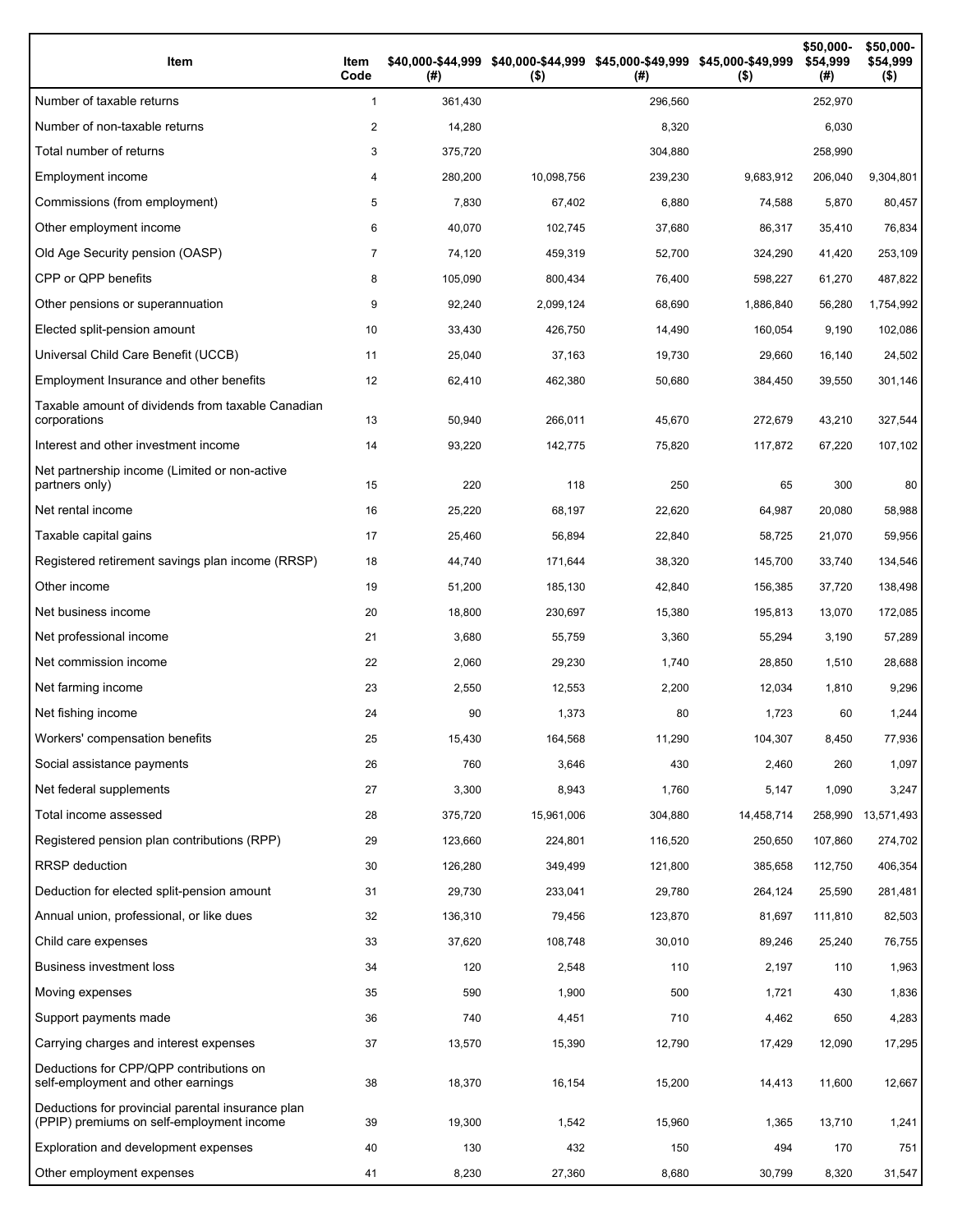| Item                                                                 | Item<br>Code | $($ #)  | $($ \$)    | $($ #)  | \$40,000-\$44,999 \$40,000-\$44,999 \$45,000-\$49,999 \$45,000-\$49,999<br>$($ \$) | \$50,000-<br>\$54,999<br>(#) | \$50,000-<br>\$54,999<br>$($ \$) |
|----------------------------------------------------------------------|--------------|---------|------------|---------|------------------------------------------------------------------------------------|------------------------------|----------------------------------|
| Clergy residence deduction                                           | 42           | 200     | 1,679      | 180     | 1,632                                                                              | 170                          | 1,655                            |
| Other deductions                                                     | 43           | 12,960  | 13,225     | 10,580  | 12,310                                                                             | 8,320                        | 11,213                           |
| Total deductions before adjustments                                  | 44           | 272,770 | 1,080,396  | 243,940 | 1,158,318                                                                          | 213,870                      | 1,206,343                        |
| Social benefits repayment                                            | 45           |         |            |         |                                                                                    |                              |                                  |
| Net income after adjustments                                         | 46           | 375,680 | 14,881,339 | 304,860 | 13,302,929                                                                         | 258,980                      | 12,365,407                       |
| Canadian Forces personnel and police deduction                       | 47           |         |            | 30      | 747                                                                                | 70                           | 1,671                            |
| Security options deductions                                          | 48           | 120     | 185        | 150     | 235                                                                                | 160                          | 310                              |
| Other payments deductions                                            | 49           | 19,250  | 177,157    | 13,370  | 111,941                                                                            | 9,740                        | 82,280                           |
| Non-capital losses of other years                                    | 50           | 350     | 2,373      | 280     | 2,245                                                                              | 200                          | 1,949                            |
| Net capital losses of other years                                    | 51           | 6,480   | 7,095      | 6,220   | 8,205                                                                              | 5,800                        | 8,159                            |
| Capital gains deduction                                              | 52           | 450     | 4,270      | 470     | 5,147                                                                              | 440                          | 5,827                            |
| Northern residents deductions                                        | 53           | 1,570   | 4,875      | 1,440   | 4,476                                                                              | 1,210                        | 3,892                            |
| Additional deductions                                                | 54           | 2,100   | 26,228     | 1,530   | 20,142                                                                             | 1,080                        | 12,977                           |
| Farming/fishing losses of prior years                                | 55           | 120     | 882        | 90      | 602                                                                                | 80                           | 439                              |
| Total deductions from net income                                     | 56           | 29,690  | 223,140    | 22,910  | 153,751                                                                            | 18,280                       | 117,512                          |
| Taxable income assessed                                              | 57           | 374,690 | 14,658,815 | 304,550 | 13,149,519                                                                         | 258,820                      | 12,248,100                       |
| Basic personal amount                                                | 58           | 375,720 | 4,145,091  | 304,880 | 3,363,834                                                                          | 258,990                      | 2,857,676                        |
| Age amount                                                           | 59           | 74,260  | 444,285    | 52,810  | 293,030                                                                            | 41,520                       | 208,660                          |
| Spouse or common-law partner amount                                  | 60           | 24,530  | 174,354    | 20,260  | 145,674                                                                            | 17,340                       | 126,195                          |
| Amount for eligible dependant                                        | 61           | 13,780  | 139,459    | 10,720  | 108,075                                                                            | 9,190                        | 92,851                           |
| Amount for children 17 and under                                     | 62           | 55,440  | 207,740    | 50,350  | 190,003                                                                            | 46,790                       | 177,993                          |
| Amount for infirm dependants age 18 or older                         | 63           | 130     | 428        | 130     | 430                                                                                | 100                          | 324                              |
| CPP or QPP contributions through employment                          | 64           | 271,810 | 476,412    | 232,630 | 462,264                                                                            | 200,440                      | 435,884                          |
| CPP or QPP contributions on self-employment and<br>other earnings    | 65           | 18,370  | 16,154     | 15,200  | 14,413                                                                             | 11,600                       | 12,667                           |
| Employment Insurance premiums                                        | 66           | 263,340 | 148,725    | 225,450 | 141,728                                                                            | 193,010                      | 127,607                          |
| PPIP premiums paid                                                   | 67           | 269,000 | 55,536     | 229,340 | 53,071                                                                             | 196,870                      | 50,788                           |
| PPIP premiums payable on employment income                           | 68           | 5,320   | 908        | 5,480   | 1,085                                                                              | 5,650                        | 1,266                            |
| PPIP premiums payable on self-employment<br>income                   | 69           | 19,650  | 1,989      | 16,260  | 1,760                                                                              | 13,990                       | 1,601                            |
| Volunteer firefighters' amount                                       | 70           | 670     | 1,995      | 620     | 1,857                                                                              | 560                          | 1,665                            |
| Canada employment amount                                             | 71           | 293,540 | 313,174    | 248,550 | 266,966                                                                            | 213,270                      | 229,736                          |
| Public transit amount                                                | 72           | 31,330  | 26,293     | 27,430  | 23,424                                                                             | 24,320                       | 20,970                           |
| Children's fitness amount                                            | 73           | 24,000  | 9,154      | 22,600  | 8,916                                                                              | 22,430                       | 9,081                            |
| Children's arts amount                                               | 74           | 5,930   | 1,973      | 5,600   | 1,896                                                                              | 5,470                        | 1,899                            |
| Home buyers' amount                                                  | 75           | 5,200   | 21,948     | 4,810   | 20,501                                                                             | 4,050                        | 17,620                           |
| Pension income amount                                                | 76           | 104,780 | 207,345    | 77,670  | 153,545                                                                            | 61,920                       | 122,426                          |
| Caregiver amount                                                     | 77           | 3,170   | 15,244     | 2,690   | 12,951                                                                             | 2,190                        | 10,544                           |
| Disability amount                                                    | 78           | 4,040   | 31,069     | 2,840   | 21,855                                                                             | 2,070                        | 15,924                           |
| Disability amount transferred from a dependant                       | 79           | 3,020   | 30,594     | 2,580   | 26,593                                                                             | 2,280                        | 24,156                           |
| Interest paid on student loans                                       | 80           | 14,330  | 5,256      | 12,890  | 4,786                                                                              | 10,930                       | 4,061                            |
| Tuition, education, and textbook amounts                             | 81           | 24,010  | 105,453    | 18,980  | 79,530                                                                             | 15,590                       | 60,494                           |
| Tuition, education, and textbook amounts<br>transferred from a child | 82           | 11,650  | 49,883     | 11,240  | 48,884                                                                             | 10,780                       | 48,061                           |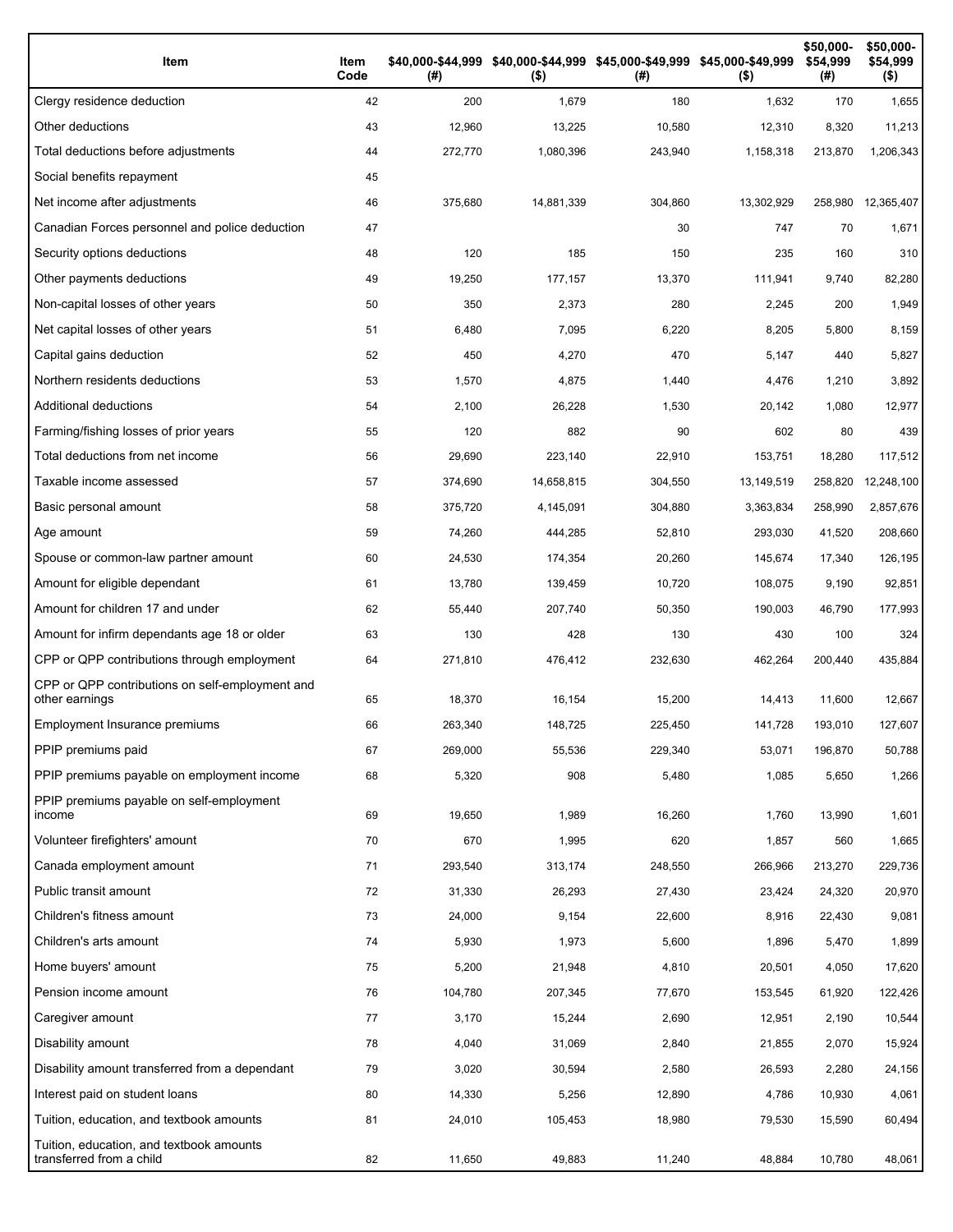| Item                                                     | Item<br>Code | \$40,000-\$44.999<br>(#) | \$40,000-\$44,999 \$45,000-\$49,999 \$45,000-\$49,999<br>$($ \$) | (#)     | $($ \$)   | \$50,000-<br>\$54,999<br>(#) | \$50,000-<br>\$54,999<br>$($ \$) |
|----------------------------------------------------------|--------------|--------------------------|------------------------------------------------------------------|---------|-----------|------------------------------|----------------------------------|
| Amounts transferred from spouse or common-law<br>partner | 83           | 12,090                   | 53,661                                                           | 8,860   | 39,304    | 6,920                        | 29,875                           |
| Medical expenses                                         | 84           | 157,820                  | 341,848                                                          | 112,080 | 240,085   | 85,310                       | 186,507                          |
| Total tax credits on personal amounts                    | 85           | 375,720                  | 1,053,918                                                        | 304,880 | 859,003   | 258,990                      | 731,506                          |
| Allowable charitable donations and government gifts      | 86           | 98,240                   | 39,314                                                           | 88,920  | 37,162    | 81,290                       | 35,359                           |
| Eligible cultural and ecological gifts                   | 87           | 130                      | 197                                                              | 110     | 146       | 80                           | 193                              |
| Total tax credit on donations and gifts                  | 88           | 96,760                   | 9,877                                                            | 87,720  | 9,379     | 80,260                       | 8,971                            |
| Total federal non-refundable tax credits                 | 89           | 375,720                  | 1,063,795                                                        | 304,880 | 868,382   | 258,990                      | 740,477                          |
| Federal dividend tax credit                              | 90           | 50,990                   | 32,384                                                           | 45,910  | 34,807    | 43,530                       | 42,708                           |
| Overseas employment tax credit                           | 91           | 40                       | 77                                                               | 60      | 160       | 70                           | 211                              |
| Minimum tax carryover                                    | 92           | 420                      | 896                                                              | 410     | 1,017     | 390                          | 1,126                            |
| Basic federal tax                                        | 93           | 362,030                  | 1,111,884                                                        | 297,030 | 1,104,743 | 253,340                      | 1,141,178                        |
| Federal Foreign Tax Credit                               | 94           | 14,470                   | 1,013                                                            | 13,180  | 1,162     | 12,490                       | 1,294                            |
| Federal Political contribution tax credit                | 95           | 1,120                    | 109                                                              | 1,120   | 116       | 1,100                        | 125                              |
| <b>Investment Tax Credit</b>                             | 96           | 190                      | 153                                                              | 170     | 169       | 190                          | 240                              |
| Labour-sponsored funds tax credit                        | 97           | 26,330                   | 9,054                                                            | 26,130  | 9,941     | 25,150                       | 10,573                           |
| Alternative minimum tax payable                          | 98           | 10                       | 30                                                               | 10      | 17        | 10                           | 19                               |
| Net federal tax                                          | 99           | 361,430                  | 1,101,601                                                        | 296,560 | 1,093,405 | 252,960                      | 1,128,984                        |
| CPP contributions on self-employment                     | 100          |                          |                                                                  |         |           |                              |                                  |
| Social Benefits repayment                                | 101          |                          |                                                                  |         |           |                              |                                  |
| <b>Net Provincial Tax</b>                                | 102          | 40                       | 31                                                               | 40      | 43        | 40                           | 46                               |
| Total tax payable                                        | 103          | 361,430                  | 1,101,652                                                        | 296,560 | 1,093,465 | 252,970                      | 1,129,043                        |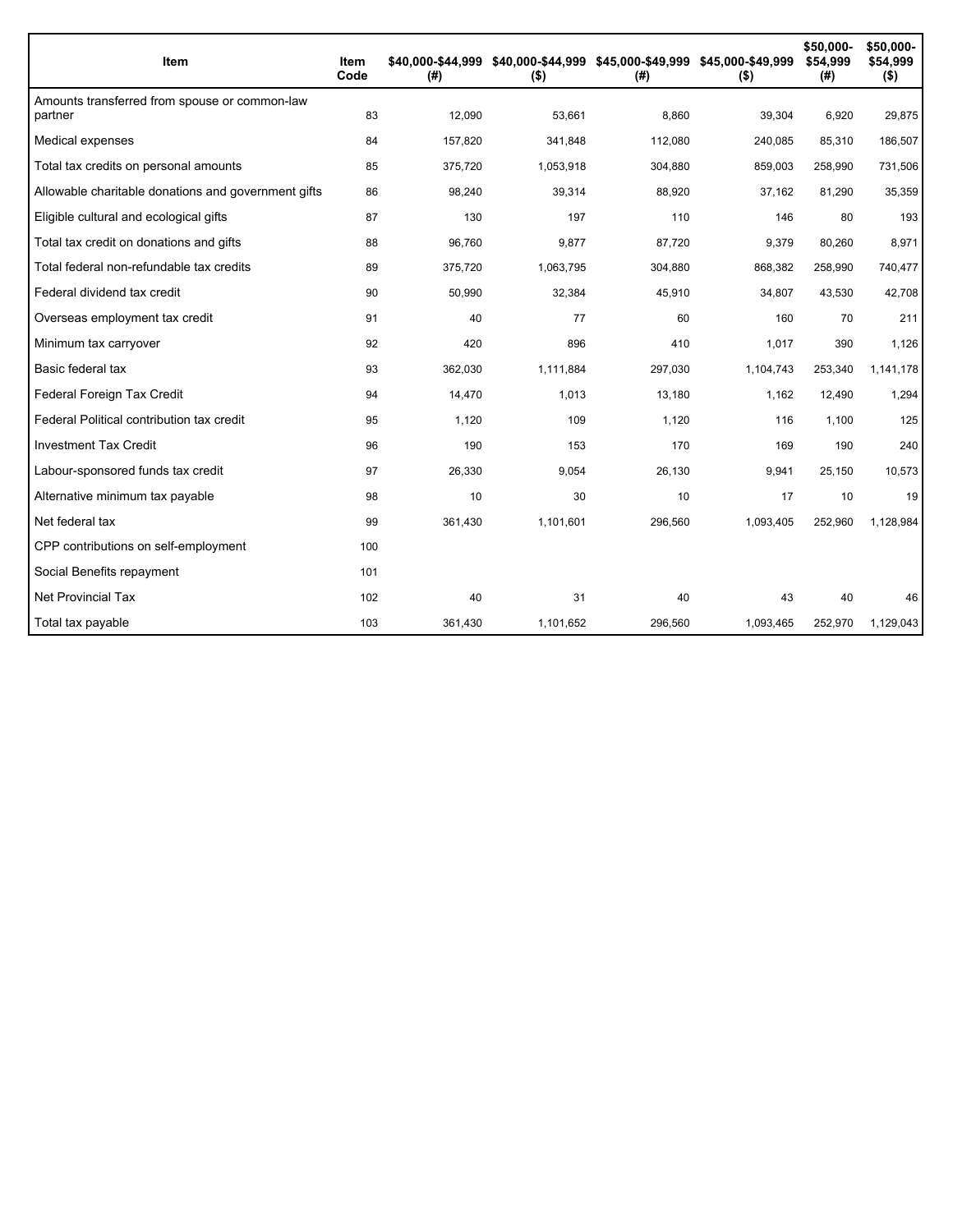| Item                                                                          | Item<br>Code   | (# )    | \$55,000-\$59,999 \$55,000-\$59,999<br>$($ \$) | (# )    | \$60,000-\$69,999 \$60,000-\$69,999 \$70,000-\$79,999 \$70,000-\$79,999<br>$($ \$) | (# )    | $($ \$)    |
|-------------------------------------------------------------------------------|----------------|---------|------------------------------------------------|---------|------------------------------------------------------------------------------------|---------|------------|
| Number of taxable returns                                                     | $\mathbf{1}$   | 214,610 |                                                | 330,670 |                                                                                    | 254,110 |            |
| Number of non-taxable returns                                                 | $\overline{2}$ | 3,290   |                                                | 3,680   |                                                                                    | 1,740   |            |
| Total number of returns                                                       | 3              | 217,900 |                                                | 334,340 |                                                                                    | 255,850 |            |
| Employment income                                                             | 4              | 179,010 | 8,919,373                                      | 283,560 | 16,056,332                                                                         | 223,380 | 14,854,388 |
| Commissions (from employment)                                                 | 5              | 5,060   | 82,410                                         | 8,160   | 165,202                                                                            | 6,520   | 164,792    |
| Other employment income                                                       | 6              | 32,310  | 64,913                                         | 55,880  | 111,915                                                                            | 44,430  | 85,213     |
| Old Age Security pension (OASP)                                               | $\overline{7}$ | 30,660  | 187,537                                        | 41,620  | 254,533                                                                            | 27,730  | 168,627    |
| CPP or QPP benefits                                                           | 8              | 46,660  | 376,701                                        | 62,160  | 503,775                                                                            | 40,070  | 327,198    |
| Other pensions or superannuation                                              | 9              | 43,710  | 1,477,802                                      | 58,800  | 2,117,301                                                                          | 38,040  | 1,435,519  |
| Elected split-pension amount                                                  | 10             | 7,080   | 81,206                                         | 11,150  | 141,758                                                                            | 10,080  | 144,031    |
| Universal Child Care Benefit (UCCB)                                           | 11             | 13,070  | 19,679                                         | 18,030  | 26,790                                                                             | 10,230  | 14,583     |
| Employment Insurance and other<br>benefits                                    | 12             | 30,800  | 234,242                                        | 43,130  | 303,712                                                                            | 25,870  | 163,061    |
| Taxable amount of dividends from<br>taxable Canadian corporations             | 13             | 38,420  | 295,376                                        | 65,710  | 596,306                                                                            | 55,870  | 561,280    |
| Interest and other investment income                                          | 14             | 58,520  | 96,980                                         | 96,990  | 168,668                                                                            | 77,770  | 145,728    |
| Net partnership income (Limited or<br>non-active partners only)               | 15             | 310     | $-21$                                          | 610     | 591                                                                                | 600     | 751        |
| Net rental income                                                             | 16             | 17,710  | 53,689                                         | 29,430  | 98,740                                                                             | 24,180  | 86,770     |
| Taxable capital gains                                                         | 17             | 19,460  | 62,421                                         | 33,550  | 130,058                                                                            | 29,480  | 139,935    |
| Registered retirement savings plan<br>income (RRSP)                           | 18             | 29,490  | 124,315                                        | 46,860  | 214,598                                                                            | 34,560  | 171,646    |
| Other income                                                                  | 19             | 32,980  | 125,480                                        | 53,640  | 225,821                                                                            | 43,420  | 204,565    |
| Net business income                                                           | 20             | 10,900  | 147,072                                        | 16,870  | 251,171                                                                            | 12,470  | 199,300    |
| Net professional income                                                       | 21             | 3,000   | 57,237                                         | 5,140   | 111,501                                                                            | 4,760   | 114,703    |
| Net commission income                                                         | 22             | 1,300   | 27,786                                         | 1,990   | 48,201                                                                             | 1,600   | 46,839     |
| Net farming income                                                            | 23             | 1,530   | 7,914                                          | 2,350   | 13,310                                                                             | 1,800   | 10,404     |
| Net fishing income                                                            | 24             | 60      | 1,967                                          | 70      | 1,993                                                                              | 30      | 1,269      |
| Workers' compensation benefits                                                | 25             | 6,370   | 57,359                                         | 8,420   | 76,813                                                                             | 4,710   | 40,123     |
| Social assistance payments                                                    | 26             | 170     | 695                                            | 230     | 952                                                                                | 120     | 499        |
| Net federal supplements                                                       | 27             | 720     | 2,123                                          | 910     | 3,044                                                                              | 600     | 1,885      |
| Total income assessed                                                         | 28             | 217,900 | 12,511,276                                     | 334,340 | 21,634,142                                                                         | 255,850 | 19,092,234 |
| Registered pension plan contributions<br>(RPP)                                | 29             | 101,310 | 301,466                                        | 172,070 | 605,072                                                                            | 149,560 | 650,066    |
| RRSP deduction                                                                | 30             | 102,590 | 401,529                                        | 172,420 | 769,822                                                                            | 145,350 | 740,182    |
| Deduction for elected split-pension<br>amount                                 | 31             | 20,190  | 261,355                                        | 26,880  | 396,340                                                                            | 17,250  | 267,075    |
| Annual union, professional, or like<br>dues                                   | 32             | 103,160 | 84,591                                         | 168,950 | 156,837                                                                            | 141,480 | 149,522    |
| Child care expenses                                                           | 33             | 21,280  | 64,507                                         | 32,010  | 94,843                                                                             | 22,460  | 61,301     |
| Business investment loss                                                      | 34             | 100     | 1,668                                          | 170     | 3,451                                                                              | 150     | 3,003      |
| Moving expenses                                                               | 35             | 430     | 1,799                                          | 670     | 3,142                                                                              | 510     | 3,333      |
| Support payments made                                                         | 36             | 570     | 4,352                                          | 1,020   | 7,961                                                                              | 900     | 8,723      |
| Carrying charges and interest<br>expenses                                     | 37             | 11,090  | 17,172                                         | 19,300  | 33,802                                                                             | 17,050  | 33,538     |
| Deductions for CPP/QPP contributions<br>on self-employment and other earnings | 38             | 8,100   | 10,466                                         | 11,330  | 16,326                                                                             | 7,890   | 12,507     |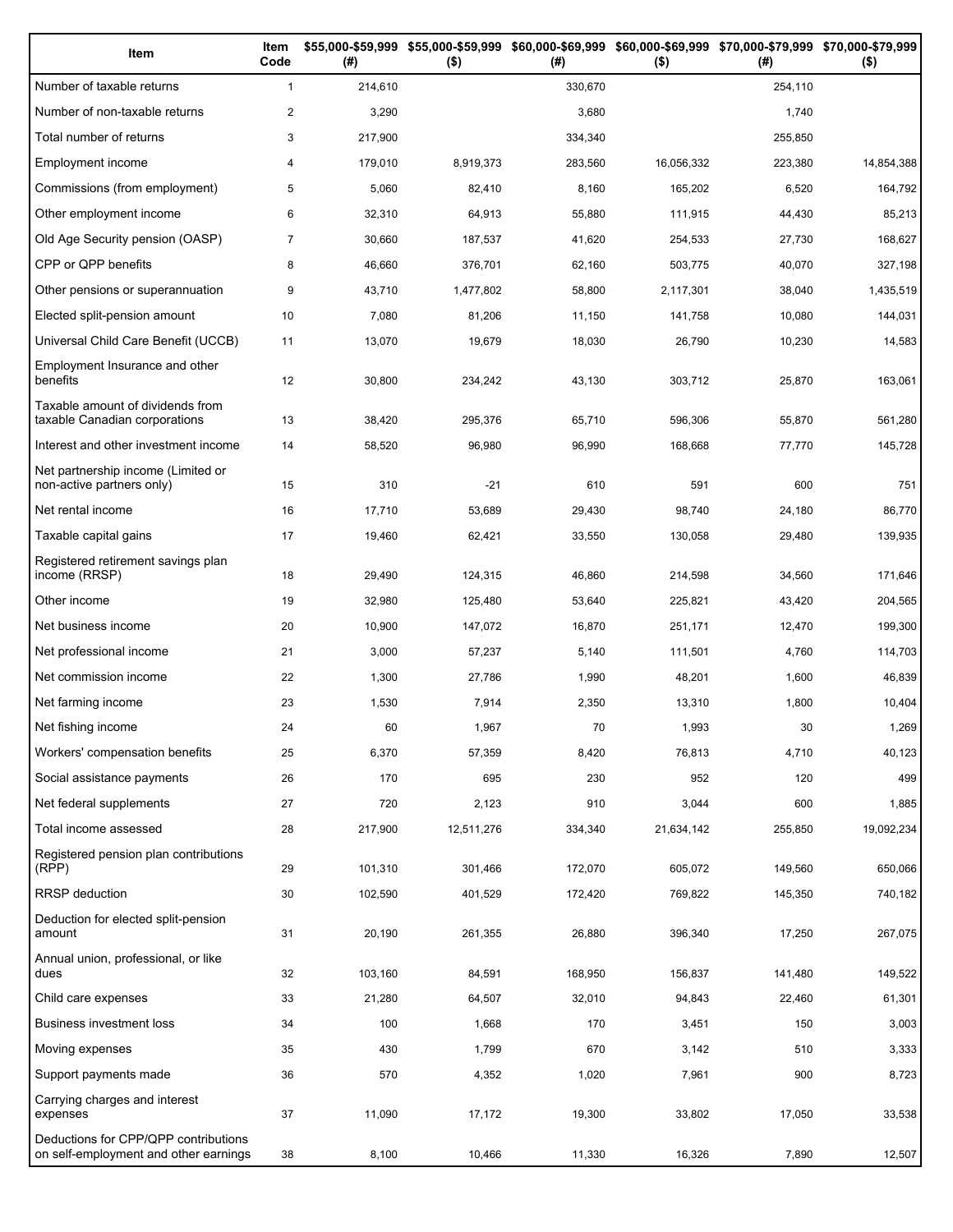| Item                                                                                              | Item<br>Code | (#)     | $($ \$)    | \$55,000-\$59,999 \$55,000-\$59,999 \$60,000-\$69,999 \$60,000-\$69,999 \$70,000-\$79,999 \$70,000-\$79,999<br>(#) | $($ \$)    | (# )    | $($ \$)    |
|---------------------------------------------------------------------------------------------------|--------------|---------|------------|--------------------------------------------------------------------------------------------------------------------|------------|---------|------------|
| Deductions for provincial parental<br>insurance plan (PPIP) premiums on<br>self-employment income | 39           | 11,560  | 1,119      | 18,050                                                                                                             | 1,940      | 10,380  | 1,518      |
| Exploration and development expenses                                                              | 40           | 200     | 950        | 400                                                                                                                | 1,847      | 410     | 2,276      |
| Other employment expenses                                                                         | 41           | 7,430   | 30,023     | 12,050                                                                                                             | 51,496     | 9,060   | 42,141     |
| Clergy residence deduction                                                                        | 42           | 130     | 1,474      | 240                                                                                                                | 2,697      | 120     | 1,562      |
| Other deductions                                                                                  | 43           | 6,480   | 10,730     | 9,090                                                                                                              | 19,701     | 5,920   | 17,639     |
| Total deductions before adjustments                                                               | 44           | 186,860 | 1,193,301  | 295,010                                                                                                            | 2,165,446  | 232,880 | 1,994,481  |
| Social benefits repayment                                                                         | 45           | 170     | 15         | 11,790                                                                                                             | 7,974      | 22,060  | 18,622     |
| Net income after adjustments                                                                      | 46           | 217,880 | 11,318,382 | 334,330                                                                                                            | 19,461,374 | 255,830 | 17,079,588 |
| Canadian Forces personnel and police<br>deduction                                                 | 47           | 60      | 1,506      | 200                                                                                                                | 5,209      | 170     | 5,438      |
| Security options deductions                                                                       | 48           | 130     | 296        | 300                                                                                                                | 831        | 320     | 937        |
| Other payments deductions                                                                         | 49           | 7,220   | 60,176     | 9,520                                                                                                              | 80,809     | 5,410   | 42,503     |
| Non-capital losses of other years                                                                 | 50           | 170     | 1,296      | 240                                                                                                                | 2,548      | 160     | 1,781      |
| Net capital losses of other years                                                                 | 51           | 5,450   | 8,273      | 9,540                                                                                                              | 15,910     | 8,810   | 17,127     |
| Capital gains deduction                                                                           | 52           | 450     | 7,369      | 840                                                                                                                | 16,724     | 840     | 23,735     |
| Northern residents deductions                                                                     | 53           | 1,200   | 3,916      | 2,040                                                                                                              | 7,164      | 1,670   | 6,500      |
| Additional deductions                                                                             | 54           | 880     | 10,555     | 1,290                                                                                                              | 18,893     | 1,050   | 18,507     |
| Farming/fishing losses of prior years                                                             | 55           | 60      | 507        | 130                                                                                                                | 1,013      | 100     | 812        |
| Total deductions from net income                                                                  | 56           | 15,180  | 93,898     | 23,410                                                                                                             | 149,115    | 17,960  | 117,462    |
| Taxable income assessed                                                                           | 57           | 217,800 | 11,224,693 | 334,190                                                                                                            | 19,312,649 | 255,700 | 16,962,745 |
| Basic personal amount                                                                             | 58           | 217,900 | 2,404,328  | 334,340                                                                                                            | 3,689,178  | 255,850 | 2,823,323  |
| Age amount                                                                                        | 59           | 30,720  | 137,014    | 41,720                                                                                                             | 146,082    | 27,800  | 61,514     |
| Spouse or common-law partner<br>amount                                                            | 60           | 14,790  | 108,846    | 23,540                                                                                                             | 174,100    | 18,470  | 139,584    |
| Amount for eligible dependant                                                                     | 61           | 7,730   | 77,863     | 12,500                                                                                                             | 125,910    | 10,650  | 106,729    |
| Amount for children 17 and under                                                                  | 62           | 43,080  | 165,113    | 74,940                                                                                                             | 290,079    | 65,100  | 253,224    |
| Amount for infirm dependants age 18                                                               |              |         |            |                                                                                                                    |            |         |            |
| or older                                                                                          | 63           | 80      | 280        | 130                                                                                                                | 454        | 100     | 376        |
| CPP or QPP contributions through<br>employment                                                    | 64           | 174,190 | 390,607    | 276,880                                                                                                            | 632,704    | 219,200 | 510,280    |
| CPP or QPP contributions on<br>self-employment and other earnings                                 | 65           | 8,100   | 10,466     | 11,330                                                                                                             | 16,326     | 7,890   | 12,507     |
| Employment Insurance premiums                                                                     | 66           | 168,100 | 113,465    | 265,930                                                                                                            | 182,258    | 209,880 | 146,303    |
| PPIP premiums paid                                                                                | 67           | 170,340 | 48,444     | 269,470                                                                                                            | 86,548     | 213,450 | 74,778     |
| PPIP premiums payable on<br>employment income                                                     | 68           | 5,760   | 1,446      | 10,480                                                                                                             | 3,025      | 7,790   | 2,432      |
| PPIP premiums payable on<br>self-employment income                                                | 69           | 11,830  | 1,443      | 18,430                                                                                                             | 2,503      | 10,490  | 1,956      |
| Volunteer firefighters' amount                                                                    | 70           | 470     | 1,398      | 720                                                                                                                | 2,169      | 530     | 1,587      |
| Canada employment amount                                                                          | 71           | 184,300 | 199,438    | 290,600                                                                                                            | 316,262    | 227,630 | 249,321    |
| Public transit amount                                                                             | 72           | 21,590  | 18,653     | 34,060                                                                                                             | 29,901     | 27,140  | 23,927     |
| Children's fitness amount                                                                         | 73           | 21,660  | 9,167      | 39,630                                                                                                             | 17,614     | 37,400  | 17,824     |
| Children's arts amount                                                                            | 74           | 5,460   | 1,899      | 10,260                                                                                                             | 3,677      | 10,380  | 3,920      |
| Home buyers' amount                                                                               | 75           | 3,430   | 15,069     | 5,120                                                                                                              | 22,833     | 3,070   | 13,913     |
| Pension income amount                                                                             | 76           | 47,740  | 94,328     | 65,000                                                                                                             | 128,302    | 42,840  | 84,395     |
| Caregiver amount                                                                                  | 77           | 1,930   | 9,433      | 2,770                                                                                                              | 13,607     | 2,280   | 11,394     |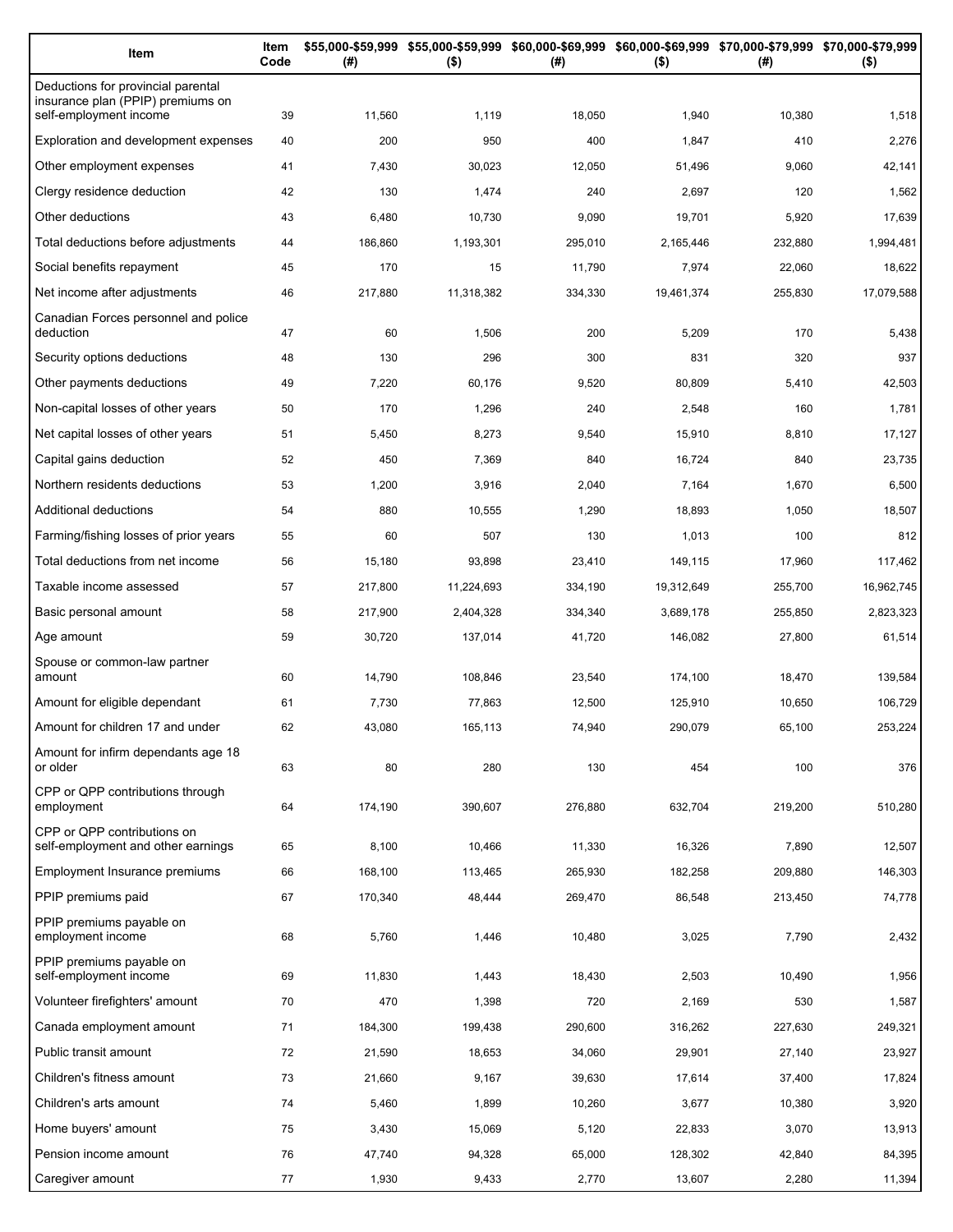| Item                                                                 | Item<br>Code | (#)     | $($ \$)   | (#)     | $($ \$)   | \$55,000-\$59,999 \$55,000-\$59,999 \$60,000-\$69,999 \$60,000-\$69,999 \$70,000-\$79,999 \$70,000-\$79,999<br>(#) | $($ \$)   |
|----------------------------------------------------------------------|--------------|---------|-----------|---------|-----------|--------------------------------------------------------------------------------------------------------------------|-----------|
| Disability amount                                                    | 78           | 1,620   | 12,468    | 2,140   | 16,432    | 1,400                                                                                                              | 10,771    |
| Disability amount transferred from a<br>dependant                    | 79           | 2,130   | 22,891    | 3,490   | 37,569    | 2,830                                                                                                              | 30,536    |
| Interest paid on student loans                                       | 80           | 9,090   | 3,397     | 12,580  | 4,593     | 7,800                                                                                                              | 2,816     |
| Tuition, education, and textbook<br>amounts                          | 81           | 13,080  | 53,846    | 18,780  | 59,005    | 13,380                                                                                                             | 35,304    |
| Tuition, education, and textbook<br>amounts transferred from a child | 82           | 10,430  | 46,604    | 19,320  | 88,107    | 20,310                                                                                                             | 96,760    |
| Amounts transferred from spouse or<br>common-law partner             | 83           | 5,590   | 24,067    | 8,100   | 34,546    | 5,950                                                                                                              | 24,564    |
| Medical expenses                                                     | 84           | 63,760  | 144,391   | 85,620  | 204,185   | 58,360                                                                                                             | 146,826   |
| Total tax credits on personal amounts                                | 85           | 217,900 | 617,479   | 334,340 | 949,251   | 255,850                                                                                                            | 733,076   |
| Allowable charitable donations and<br>government gifts               | 86           | 73,100  | 31,592    | 120,450 | 55,948    | 102,450                                                                                                            | 50,095    |
| Eligible cultural and ecological gifts                               | 87           | 70      | 245       | 150     | 600       | 100                                                                                                                | 332       |
| Total tax credit on donations and gifts                              | 88           | 72,300  | 8,027     | 119,100 | 14,367    | 101,510                                                                                                            | 12,825    |
| Total federal non-refundable tax credits                             | 89           | 217,900 | 625,505   | 334,340 | 963,618   | 255,850                                                                                                            | 745,901   |
| Federal dividend tax credit                                          | 90           | 38,740  | 39,567    | 66,270  | 80,910    | 56,310                                                                                                             | 76,900    |
| Overseas employment tax credit                                       | 91           | 60      | 207       | 100     | 385       | 120                                                                                                                | 530       |
| Minimum tax carryover                                                | 92           | 370     | 1,078     | 740     | 2,181     | 710                                                                                                                | 1,781     |
| Basic federal tax                                                    | 93           | 214,870 | 1,149,198 | 331,000 | 2,191,686 | 254,170                                                                                                            | 2,131,527 |
| Federal Foreign Tax Credit                                           | 94           | 11,670  | 1,466     | 20,550  | 3,129     | 18,470                                                                                                             | 3,624     |
| Federal Political contribution tax credit                            | 95           | 1,020   | 119       | 1,630   | 199       | 1,380                                                                                                              | 156       |
| <b>Investment Tax Credit</b>                                         | 96           | 200     | 223       | 320     | 397       | 290                                                                                                                | 340       |
| Labour-sponsored funds tax credit                                    | 97           | 23,670  | 10,252    | 40,680  | 18,599    | 35,720                                                                                                             | 17,213    |
| Alternative minimum tax payable                                      | 98           | 20      | 32        | 80      | 88        | 340                                                                                                                | 200       |
| Net federal tax                                                      | 99           | 214,610 | 1,137,187 | 330,650 | 2,169,424 | 253,970                                                                                                            | 2,110,305 |
| CPP contributions on self-employment                                 | 100          |         |           |         |           |                                                                                                                    |           |
| Social Benefits repayment                                            | 101          | 170     | 15        | 11,790  | 7,974     | 22,060                                                                                                             | 18,622    |
| <b>Net Provincial Tax</b>                                            | 102          | 30      | 35        | 60      | 96        | 70                                                                                                                 | 151       |
| Total tax payable                                                    | 103          | 214,610 | 1,137,245 | 330,670 | 2,177,510 | 254,110                                                                                                            | 2,129,084 |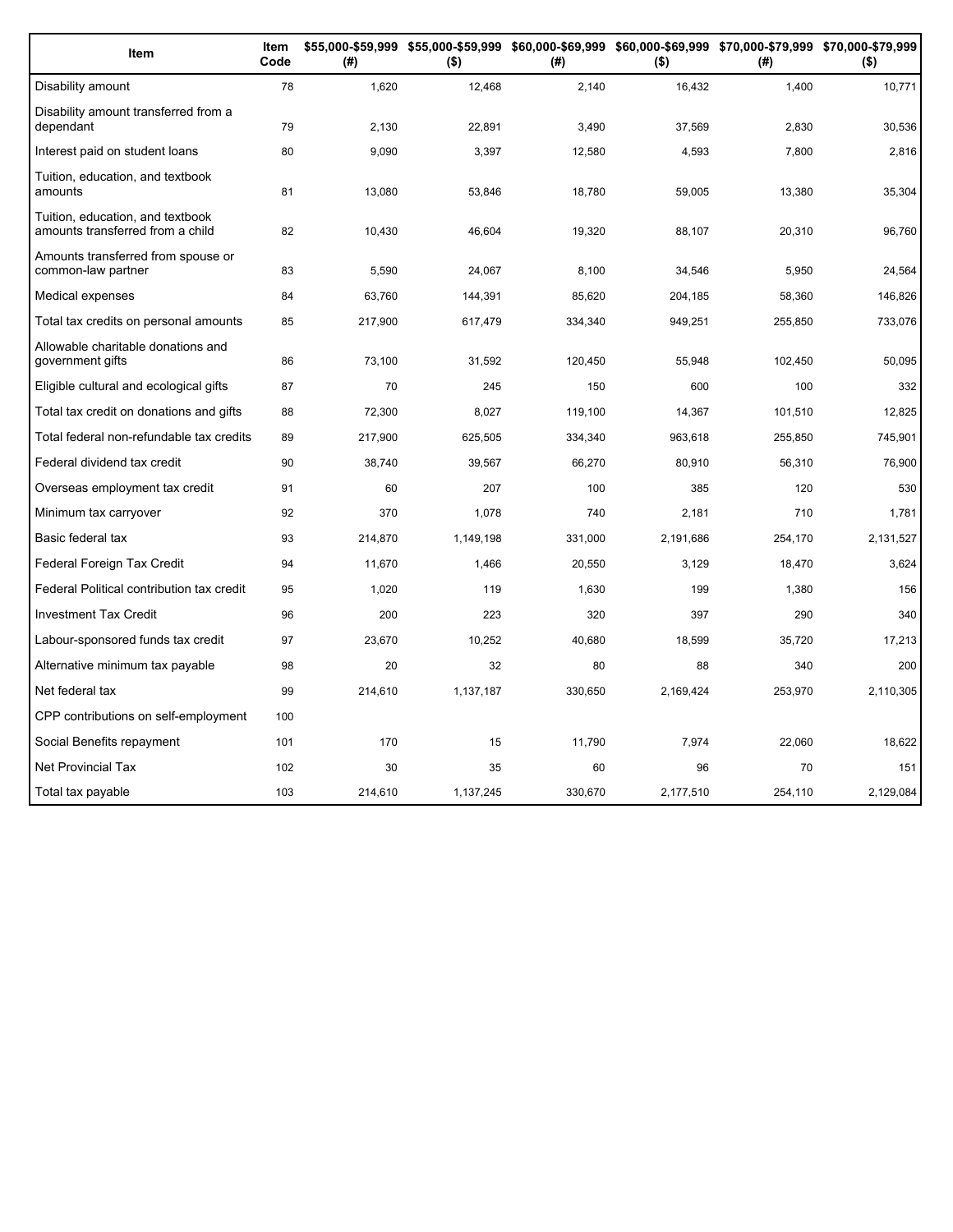| Item                                                              | Item<br>Code   | (# )    | $($ \$)    | (#)     | $($ \$)    | \$80,000-\$89,999 \$80,000-\$89,999 \$90,000-\$99,999 \$90,000-\$99,999 \$100,000-\$149,999 \$100,000-\$149,999<br>(# ) | $($ \$)    |
|-------------------------------------------------------------------|----------------|---------|------------|---------|------------|-------------------------------------------------------------------------------------------------------------------------|------------|
| Number of taxable returns                                         | $\mathbf{1}$   | 160,900 |            | 110,810 |            | 221,140                                                                                                                 |            |
| Number of non-taxable returns                                     | $\mathbf{2}$   | 840     |            | 480     |            | 1,040                                                                                                                   |            |
| Total number of returns                                           | 3              | 161,750 |            | 111,290 |            | 222,180                                                                                                                 |            |
| Employment income                                                 | $\overline{4}$ | 142,860 | 10,636,416 | 98,800  | 8,177,437  | 194,030                                                                                                                 | 19,328,471 |
| Commissions (from employment)                                     | 5              | 5,010   | 148,956    | 3,880   | 129,693    | 10,810                                                                                                                  | 474,092    |
| Other employment income                                           | 6              | 29,410  | 65,575     | 20,450  | 46,377     | 44,520                                                                                                                  | 134,497    |
| Old Age Security pension (OASP)                                   | $\overline{7}$ | 14,990  | 90,050     | 10,200  | 60,614     | 21,410                                                                                                                  | 121,384    |
| CPP or QPP benefits                                               | 8              | 22,960  | 190,772    | 15,040  | 126,592    | 29,790                                                                                                                  | 256,296    |
| Other pensions or superannuation                                  | 9              | 22,640  | 927,040    | 14,990  | 629,959    | 30,700                                                                                                                  | 1,377,504  |
| Elected split-pension amount                                      | 10             | 5,460   | 73,722     | 3,690   | 46,177     | 5,490                                                                                                                   | 50,717     |
| Universal Child Care Benefit<br>(UCCB)                            | 11             | 5,260   | 7,628      | 2,980   | 4,331      | 4,360                                                                                                                   | 6,209      |
| Employment Insurance and other<br>benefits                        | 12             | 14,540  | 92,264     | 8,680   | 54,637     | 13,210                                                                                                                  | 80,252     |
| Taxable amount of dividends from<br>taxable Canadian corporations | 13             | 40,990  | 484,020    | 31,380  | 414,646    | 78,680                                                                                                                  | 1,548,434  |
| Interest and other investment<br>income                           | 14             | 52,310  | 109,358    | 38,010  | 88,934     | 86,680                                                                                                                  | 268,499    |
| Net partnership income (Limited<br>or non-active partners only)   | 15             | 590     | 852        | 570     | 1,140      | 2,080                                                                                                                   | 7,256      |
| Net rental income                                                 | 16             | 17,100  | 71,696     | 12,640  | 59,788     | 27,480                                                                                                                  | 183,377    |
| Taxable capital gains                                             | 17             | 21,970  | 124,324    | 17,270  | 116,545    | 44,320                                                                                                                  | 432,022    |
| Registered retirement savings<br>plan income (RRSP)               | 18             | 21,840  | 128,328    | 14,160  | 101,787    | 25,650                                                                                                                  | 284,002    |
| Other income                                                      | 19             | 30,890  | 189,107    | 23,190  | 168,200    | 56,790                                                                                                                  | 673,800    |
| Net business income                                               | 20             | 8,420   | 161,007    | 5,870   | 131,150    | 12,310                                                                                                                  | 370,029    |
| Net professional income                                           | 21             | 3,760   | 117,934    | 3,150   | 121,011    | 9,880                                                                                                                   | 573,513    |
| Net commission income                                             | 22             | 1,100   | 39,457     | 860     | 35,239     | 2,130                                                                                                                   | 118,342    |
| Net farming income                                                | 23             | 1,220   | 8,579      | 920     | 7,419      | 1,850                                                                                                                   | 21,830     |
| Net fishing income                                                | 24             | 30      | 1,112      | 20      | 1,276      | 50                                                                                                                      | 1,945      |
| Workers' compensation benefits                                    | 25             | 2,470   | 22,297     | 1,400   | 12,403     | 1,910                                                                                                                   | 23,332     |
| Social assistance payments                                        | 26             | 70      | 283        | 60      | 229        | 70                                                                                                                      | 298        |
| Net federal supplements                                           | 27             | 340     | 919        | 270     | 911        | 620                                                                                                                     | 1,800      |
| Total income assessed                                             | 28             | 161,750 | 13,697,254 | 111,290 | 10,541,054 | 222,180                                                                                                                 | 26,351,975 |
| Registered pension plan<br>contributions (RPP)                    | 29             | 92,190  | 444,864    | 63,070  | 336,849    | 112,050                                                                                                                 | 699,726    |
| <b>RRSP</b> deduction                                             | 30             | 99,000  | 630,463    | 72,200  | 547,725    | 154,130                                                                                                                 | 1,795,149  |
| Deduction for elected<br>split-pension amount                     | 31             | 11,240  | 178,578    | 7,910   | 129,275    | 16,540                                                                                                                  | 308,725    |
| Annual union, professional, or like<br>dues                       | 32             | 83,030  | 88,295     | 54,340  | 58,359     | 94,140                                                                                                                  | 106,304    |
| Child care expenses                                               | 33             | 11,920  | 34,476     | 7,470   | 22,023     | 12,400                                                                                                                  | 38,942     |
| Business investment loss                                          | 34             | 130     | 3,587      | 90      | 1,990      | 230                                                                                                                     | 6,819      |
| Moving expenses                                                   | 35             | 390     | 3,042      | 310     | 2,815      | 630                                                                                                                     | 6,193      |
| Support payments made                                             | 36             | 680     | 6,987      | 610     | 7,210      | 1,720                                                                                                                   | 26,617     |
| Carrying charges and interest<br>expenses                         | 37             | 12,990  | 29,391     | 10,390  | 25,306     | 28,460                                                                                                                  | 89,667     |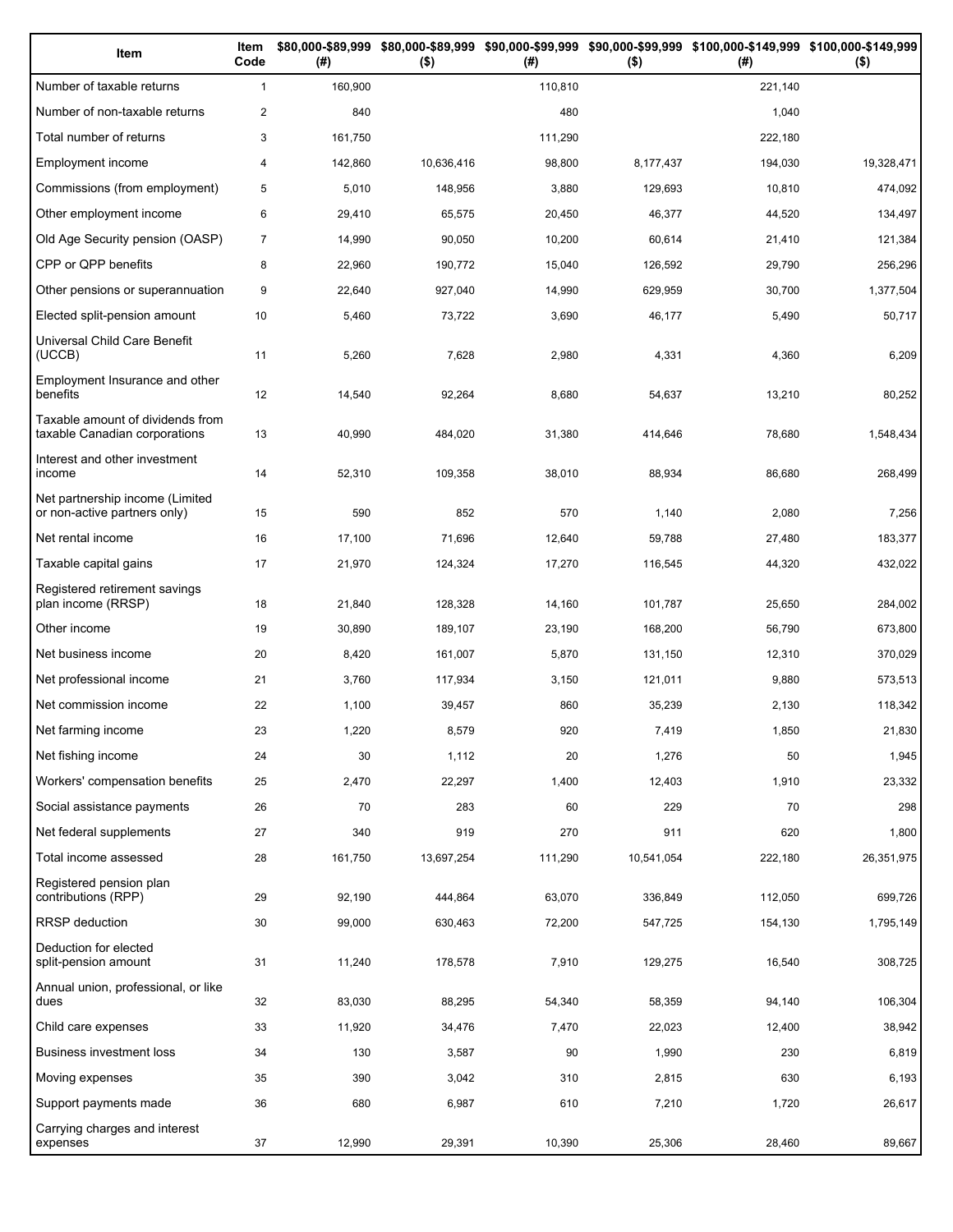| Item                                                                                              | Item<br>Code | (# )    | $($ \$)    | (#)     | $($ \$)   | \$80,000-\$89,999 \$80,000-\$89,999 \$90,000-\$99,999 \$90,000-\$99,999 \$100,000-\$149,999 \$100,000-\$149,999<br>(#) | $($ \$)    |
|---------------------------------------------------------------------------------------------------|--------------|---------|------------|---------|-----------|------------------------------------------------------------------------------------------------------------------------|------------|
| Deductions for CPP/QPP<br>contributions on self-employment<br>and other earnings                  | 38           | 5,870   | 9,726      | 4,610   | 7,969     | 12,290                                                                                                                 | 23,281     |
| Deductions for provincial parental<br>insurance plan (PPIP) premiums<br>on self-employment income | 39           | 6,930   | 1,175      | 5,230   | 957       | 13,290                                                                                                                 | 2,803      |
| <b>Exploration and development</b><br>expenses                                                    | 40           | 420     | 2,622      | 400     | 2,541     | 1,440                                                                                                                  | 10,845     |
| Other employment expenses                                                                         | 41           | 6,510   | 33,794     | 5,040   | 28,173    | 14,140                                                                                                                 | 90,663     |
| Clergy residence deduction                                                                        | 42           | 100     | 1,411      | 50      | 757       | 90                                                                                                                     | 1,592      |
| Other deductions                                                                                  | 43           | 3,730   | 15,549     | 2,570   | 14,084    | 5,550                                                                                                                  | 59,067     |
| Total deductions before<br>adjustments                                                            | 44           | 148,880 | 1,484,039  | 103,800 | 1,186,101 | 206,990                                                                                                                | 3,266,461  |
| Social benefits repayment                                                                         | 45           | 15,000  | 22,480     | 10,810  | 23,695    | 22,730                                                                                                                 | 85,415     |
| Net income after adjustments                                                                      | 46           | 161,730 | 12,191,719 | 111,280 | 9,331,355 | 222,150                                                                                                                | 23,004,214 |
| Canadian Forces personnel and<br>police deduction                                                 | 47           | 160     | 6,272      | 120     | 4,609     | 150                                                                                                                    | 5,689      |
| Security options deductions                                                                       | 48           | 300     | 1,131      | 280     | 1,158     | 1,440                                                                                                                  | 8,535      |
| Other payments deductions                                                                         | 49           | 2,850   | 23,480     | 1,700   | 13,508    | 2,430                                                                                                                  | 25,044     |
| Non-capital losses of other years                                                                 | 50           | 130     | 1,945      | 80      | 1,090     | 160                                                                                                                    | 3,371      |
| Net capital losses of other years                                                                 | 51           | 6,710   | 14,007     | 5,410   | 12,254    | 14,780                                                                                                                 | 44,447     |
| Capital gains deduction                                                                           | 52           | 650     | 21,624     | 530     | 19,125    | 1,750                                                                                                                  | 86,207     |
| Northern residents deductions                                                                     | 53           | 1,420   | 5,946      | 1,270   | 6,031     | 3,390                                                                                                                  | 19,540     |
| Additional deductions                                                                             | 54           | 630     | 13,780     | 430     | 9,471     | 1,040                                                                                                                  | 30,880     |
| Farming/fishing losses of prior<br>years                                                          | 55           | 60      | 475        | 50      | 383       | 110                                                                                                                    | 1,438      |
| Total deductions from net income                                                                  | 56           | 12,510  | 88,697     | 9,600   | 67,652    | 24,410                                                                                                                 | 225,219    |
| Taxable income assessed                                                                           | 57           | 161,650 | 12,103,427 | 111,240 | 9,263,983 | 222,040                                                                                                                | 22,779,711 |
| Basic personal amount                                                                             | 58           | 161,740 | 1,784,765  | 111,290 | 1,227,922 | 222,180                                                                                                                | 2,451,112  |
| Age amount                                                                                        | 59           | 10,590  | 20,639     | 4,500   | 8,756     | 4,230                                                                                                                  | 9,868      |
| Spouse or common-law partner<br>amount                                                            | 60           | 13,270  | 101,787    | 9,640   | 75,283    | 22,060                                                                                                                 | 175,215    |
| Amount for eligible dependant                                                                     | 61           | 6,090   | 60,950     | 4,000   | 39,834    | 7,060                                                                                                                  | 70,079     |
| Amount for children 17 and under                                                                  | 62           | 44,140  | 173,364    | 31,660  | 125,303   | 65,780                                                                                                                 | 262,205    |
| Amount for infirm dependants age<br>18 or older                                                   | 63           | 70      | 208        | 50      | 200       | 140                                                                                                                    | 493        |
| CPP or QPP contributions<br>through employment                                                    | 64           | 140,390 | 327,426    | 97,330  | 227,824   | 191,150                                                                                                                | 446,630    |
| CPP or QPP contributions on<br>self-employment and other                                          |              |         |            |         |           |                                                                                                                        |            |
| earnings                                                                                          | 65           | 5,870   | 9,726      | 4,610   | 7,969     | 12,290                                                                                                                 | 23,281     |
| Employment Insurance premiums                                                                     | 66           | 132,410 | 92,478     | 90,920  | 63,741    | 174,180                                                                                                                | 121,990    |
| PPIP premiums paid                                                                                | 67           | 135,160 | 47,676     | 93,270  | 33,117    | 181,040                                                                                                                | 64,290     |
| PPIP premiums payable on<br>employment income                                                     | 68           | 6,650   | 2,177      | 5,120   | 1,702     | 12,250                                                                                                                 | 4,135      |
| PPIP premiums payable on<br>self-employment income                                                | 69           | 6,970   | 1,514      | 5,250   | 1,233     | 13,350                                                                                                                 | 3,611      |
| Volunteer firefighters' amount                                                                    | 70           | 320     | 960        | 250     | 741       | 420                                                                                                                    | 1,263      |
| Canada employment amount                                                                          | 71           | 145,580 | 159,697    | 100,560 | 110,564   | 197,800                                                                                                                | 217,440    |
| Public transit amount                                                                             | 72           | 19,520  | 17,682     | 14,080  | 13,035    | 28,830                                                                                                                 | 26,765     |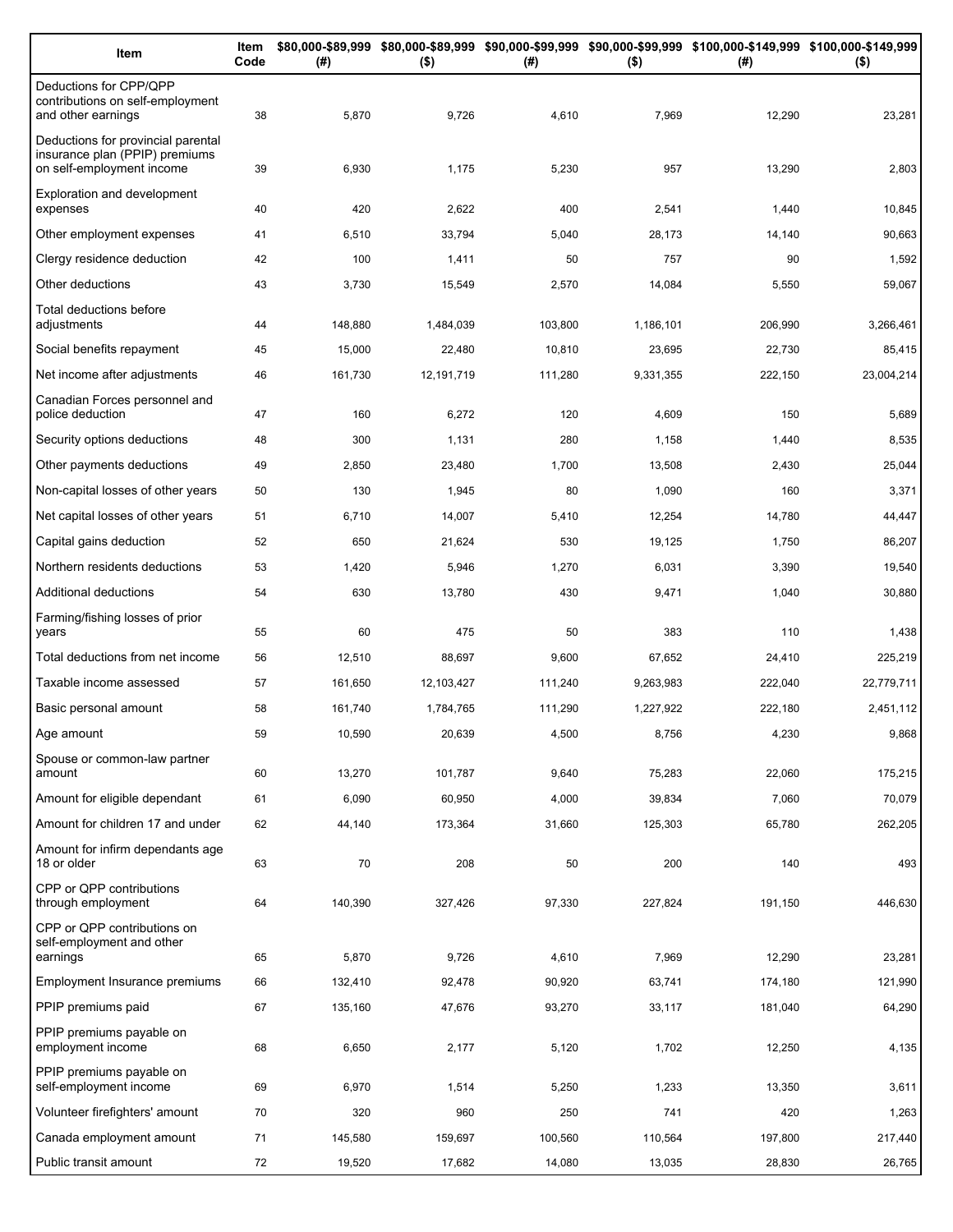| Item                                                                 | Item<br>Code | (# )    | $($ \$)   | (#)     | $($ \$)   | \$80,000-\$89,999 \$80,000-\$89,999 \$90,000-\$99,999 \$90,000-\$99,999 \$100,000-\$149,999 \$100,000-\$149,999<br>(#) | $($ \$)   |
|----------------------------------------------------------------------|--------------|---------|-----------|---------|-----------|------------------------------------------------------------------------------------------------------------------------|-----------|
| Children's fitness amount                                            | 73           | 26,060  | 12,922    | 19,210  | 9,908     | 41,340                                                                                                                 | 23,088    |
| Children's arts amount                                               | 74           | 7,270   | 2,861     | 5,660   | 2,279     | 13,440                                                                                                                 | 5,906     |
| Home buyers' amount                                                  | 75           | 1,730   | 7,914     | 970     | 4,512     | 1,710                                                                                                                  | 7,930     |
| Pension income amount                                                | 76           | 25,960  | 51,112    | 17,750  | 34,965    | 34,970                                                                                                                 | 68,701    |
| Caregiver amount                                                     | 77           | 1,540   | 7,937     | 1,050   | 5,522     | 2,150                                                                                                                  | 11,365    |
| Disability amount                                                    | 78           | 840     | 6,425     | 510     | 3,890     | 1,040                                                                                                                  | 8,010     |
| Disability amount transferred from<br>a dependant                    | 79           | 1,910   | 20,823    | 1,370   | 14,901    | 2,680                                                                                                                  | 28,811    |
| Interest paid on student loans                                       | 80           | 4,400   | 1,647     | 2,700   | 941       | 4,080                                                                                                                  | 1,430     |
| Tuition, education, and textbook<br>amounts                          | 81           | 8,280   | 21,874    | 5,230   | 13,291    | 8,650                                                                                                                  | 23,758    |
| Tuition, education, and textbook<br>amounts transferred from a child | 82           | 14,930  | 71,306    | 11,610  | 56,408    | 28,140                                                                                                                 | 144,382   |
| Amounts transferred from spouse<br>or common-law partner             | 83           | 3,690   | 14,975    | 2,640   | 10,635    | 5,540                                                                                                                  | 22,408    |
| Medical expenses                                                     | 84           | 28,590  | 73,843    | 18,260  | 48,865    | 37,820                                                                                                                 | 113,858   |
| Total tax credits on personal<br>amounts                             | 85           | 161,750 | 464,241   | 111,290 | 321,537   | 222,180                                                                                                                | 650,742   |
| Allowable charitable donations<br>and government gifts               | 86           | 72,750  | 38,494    | 53,650  | 31,345    | 119,760                                                                                                                | 97,567    |
| Eligible cultural and ecological<br>gifts                            | 87           | 70      | 395       | 50      | 341       | 110                                                                                                                    | 1,008     |
| Total tax credit on donations and<br>gifts                           | 88           | 72,120  | 9,949     | 53,260  | 8,177     | 119,250                                                                                                                | 26,128    |
| Total federal non-refundable tax<br>credits                          | 89           | 161,750 | 474,190   | 111,290 | 329,714   | 222,180                                                                                                                | 676,870   |
| Federal dividend tax credit                                          | 90           | 41,280  | 66,196    | 31,560  | 56,672    | 78,890                                                                                                                 | 211,304   |
| Overseas employment tax credit                                       | 91           | 90      | 514       | 80      | 524       | 440                                                                                                                    | 4,043     |
| Minimum tax carryover                                                | 92           | 540     | 1,433     | 470     | 1,160     | 1,460                                                                                                                  | 3,912     |
| Basic federal tax                                                    | 93           | 160,880 | 1,630,710 | 110,800 | 1,319,675 | 221,050                                                                                                                | 3,601,466 |
| Federal Foreign Tax Credit                                           | 94           | 13,610  | 3,155     | 10,900  | 3,161     | 30,120                                                                                                                 | 14,367    |
| Federal Political contribution tax<br>credit                         | 95           | 1,000   | 136       | 790     | 111       | 1,930                                                                                                                  | 315       |
| Investment Tax Credit                                                | 96           | 330     | 416       | 280     | 346       | 960                                                                                                                    | 1,327     |
| Labour-sponsored funds tax credit                                    | 97           | 22,840  | 11,872    | 15,700  | 8,465     | 28,350                                                                                                                 | 16,488    |
| Alternative minimum tax payable                                      | 98           | 710     | 403       | 650     | 577       | 2,500                                                                                                                  | 3,626     |
| Net federal tax                                                      | 99           | 160,800 | 1,615,221 | 110,750 | 1,307,643 | 220,950                                                                                                                | 3,569,092 |
| CPP contributions on<br>self-employment                              | 100          |         |           |         |           |                                                                                                                        |           |
| Social Benefits repayment                                            | 101          | 15,000  | 22,480    | 10,810  | 23,695    | 22,730                                                                                                                 | 85,415    |
| Net Provincial Tax                                                   | 102          | 60      | 139       | 70      | 233       | 320                                                                                                                    | 1,390     |
| Total tax payable                                                    | 103          | 160,900 | 1,637,845 | 110,810 | 1,331,572 | 221,140                                                                                                                | 3,655,904 |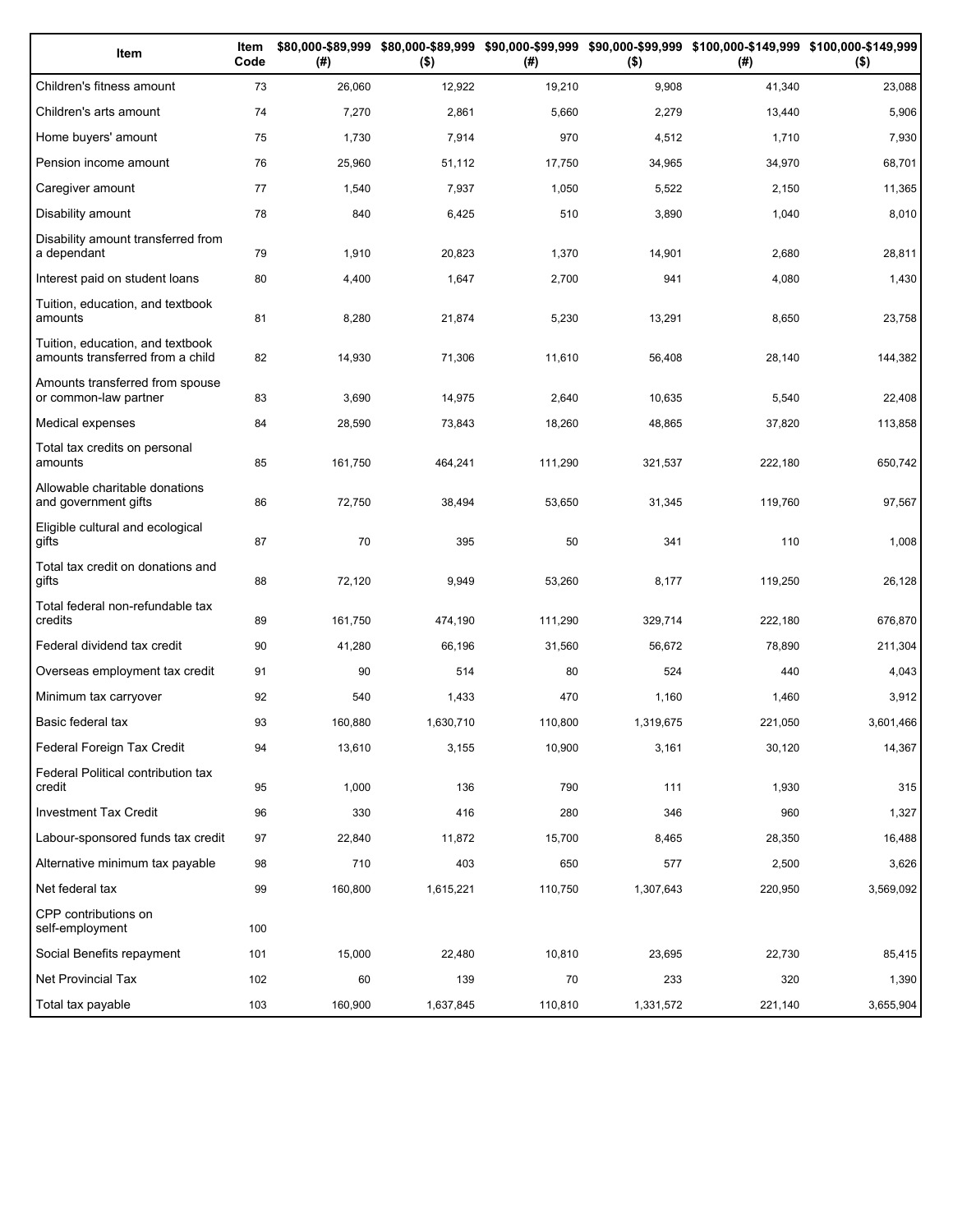| Item                                                                                           | Item<br>Code   | \$150,000-\$249,999 \$150,000-\$249,999<br>(#) | $($ \$)    | \$250,000<br>and<br>over (#) | \$250,000<br>and over<br>$($ \$) |
|------------------------------------------------------------------------------------------------|----------------|------------------------------------------------|------------|------------------------------|----------------------------------|
| Number of taxable returns                                                                      | 1              | 78,640                                         |            | 39,440                       |                                  |
| Number of non-taxable returns                                                                  | 2              | 570                                            |            | 220                          |                                  |
| Total number of returns                                                                        | 3              | 79,210                                         |            | 39,660                       |                                  |
| Employment income                                                                              | 4              | 62,490                                         | 8,241,314  | 27,450                       | 7,247,444                        |
| Commissions (from employment)                                                                  | 5              | 5,110                                          | 405,555    | 2,320                        | 604,067                          |
| Other employment income                                                                        | 6              | 15,060                                         | 123,421    | 6,620                        | 145,547                          |
| Old Age Security pension (OASP)                                                                | $\overline{7}$ | 11,800                                         | 63,226     | 8,470                        | 41,990                           |
| CPP or QPP benefits                                                                            | 8              | 14,610                                         | 130,861    | 9,450                        | 89,147                           |
| Other pensions or superannuation                                                               | 9              | 13,620                                         | 745,001    | 7,190                        | 684,588                          |
| Elected split-pension amount                                                                   | 10             | 2,390                                          | 19,590     | 1,180                        | 9,296                            |
| Universal Child Care Benefit (UCCB)                                                            | 11             | 920                                            | 1,339      | 250                          | 370                              |
| Employment Insurance and other benefits                                                        | 12             | 2,520                                          | 16,687     | 670                          | 4,691                            |
| Taxable amount of dividends from taxable Canadian corporations                                 | 13             | 40,620                                         | 1,491,966  | 27,150                       | 3,531,736                        |
| Interest and other investment income                                                           | 14             | 41,160                                         | 229,454    | 27,700                       | 487,039                          |
| Net partnership income (Limited or non-active partners only)                                   | 15             | 1,900                                          | 9,099      | 2,620                        | 41,362                           |
| Net rental income                                                                              | 16             | 11,580                                         | 161,414    | 6,750                        | 395,533                          |
| Taxable capital gains                                                                          | 17             | 24,550                                         | 516,635    | 18,320                       | 1,781,077                        |
| Registered retirement savings plan income (RRSP)                                               | 18             | 7,570                                          | 204,103    | 3,030                        | 298,047                          |
| Other income                                                                                   | 19             | 29,360                                         | 778,595    | 18,820                       | 1,140,530                        |
| Net business income                                                                            | 20             | 4,950                                          | 254,086    | 2,630                        | 404,743                          |
| Net professional income                                                                        | 21             | 9,350                                          | 1,170,142  | 8,650                        | 2,716,624                        |
| Net commission income                                                                          | 22             | 1,020                                          | 87,417     | 390                          | 53,838                           |
| Net farming income                                                                             | 23             | 880                                            | 21,061     | 640                          | 30,117                           |
| Net fishing income                                                                             | 24             | 30                                             | 2,029      | 10                           | 2,159                            |
| Workers' compensation benefits                                                                 | 25             | 370                                            | 6,780      | 100                          | 2,124                            |
| Social assistance payments                                                                     | 26             | 20                                             | 82         | 10                           | 66                               |
| Net federal supplements                                                                        | 27             | 310                                            | 966        | 160                          | 577                              |
| Total income assessed                                                                          | 28             | 79,210                                         | 14,689,805 | 39,660                       | 19,721,876                       |
| Registered pension plan contributions (RPP)                                                    | 29             | 26,350                                         | 201,808    | 7,740                        | 62,057                           |
| RRSP deduction                                                                                 | 30             | 56,680                                         | 1,323,530  | 26,930                       | 1,157,947                        |
| Deduction for elected split-pension amount                                                     | 31             | 6,730                                          | 133,966    | 3,130                        | 63,721                           |
| Annual union, professional, or like dues                                                       | 32             | 22,320                                         | 26,725     | 7,580                        | 10,023                           |
| Child care expenses                                                                            | 33             | 3,290                                          | 12,205     | 1,190                        | 5,058                            |
| Business investment loss                                                                       | 34             | 130                                            | 7,074      | 80                           | 4,345                            |
| Moving expenses                                                                                | 35             | 230                                            | 2,545      | 100                          | 1,267                            |
| Support payments made                                                                          | 36             | 1,020                                          | 24,141     | 970                          | 51,508                           |
| Carrying charges and interest expenses                                                         | 37             | 17,620                                         | 88,054     | 15,100                       | 214,048                          |
| Deductions for CPP/QPP contributions on self-employment and other earnings                     | 38             | 9,730                                          | 20,443     | 8,640                        | 18,993                           |
| Deductions for provincial parental insurance plan (PPIP) premiums on<br>self-employment income | 39             | 10,170                                         | 2,485      | 8,920                        | 2,313                            |
| Exploration and development expenses                                                           | 40             | 1,580                                          | 16,955     | 2,280                        | 81,689                           |
| Other employment expenses                                                                      | 41             | 6,920                                          | 57,975     | 3,240                        | 49,270                           |
| Clergy residence deduction                                                                     | 42             | 20                                             | 323        |                              |                                  |
| Other deductions                                                                               | 43             | 2,980                                          | 78,698     | 2,300                        | 182,769                          |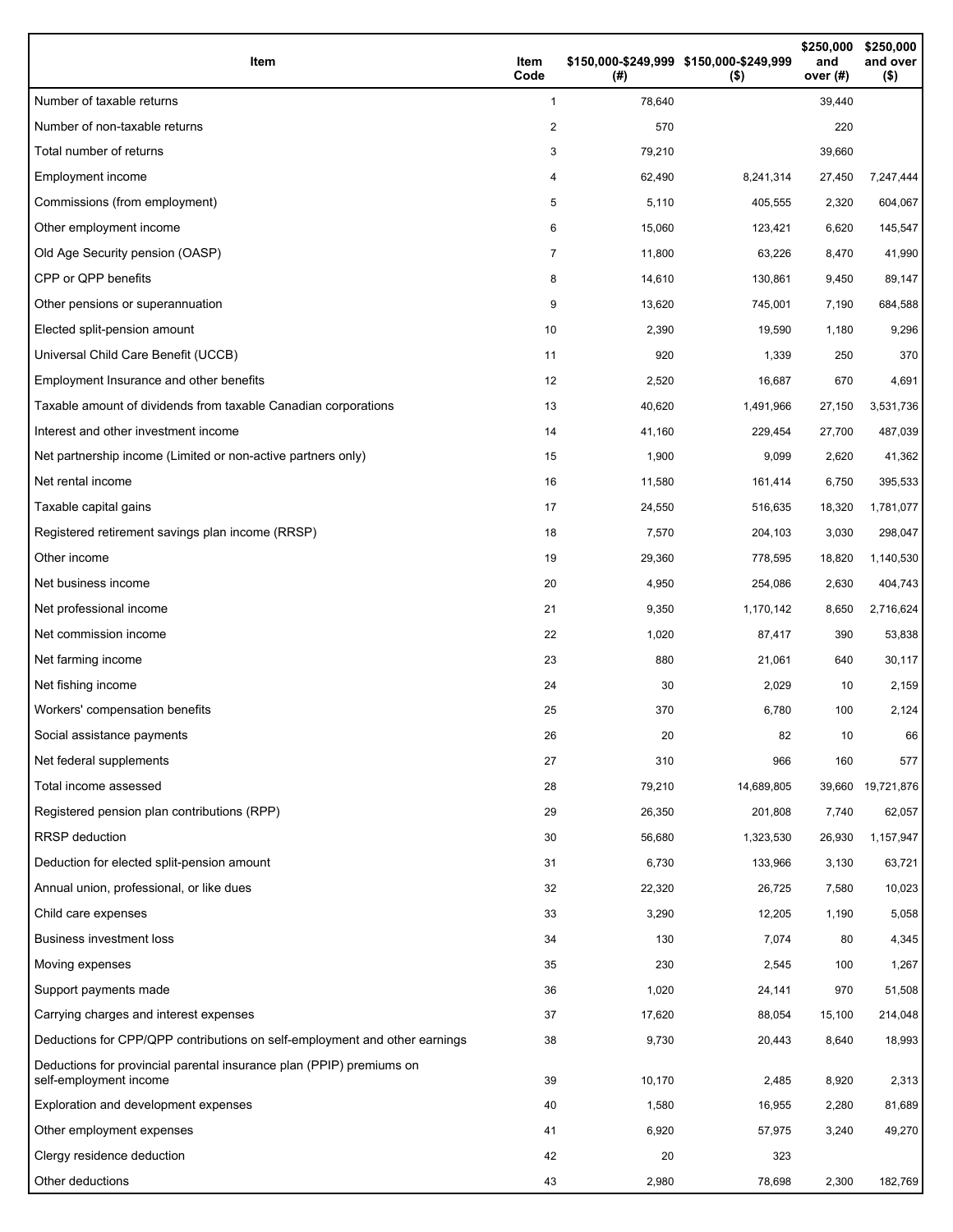| Item                                                              | <b>Item Code</b> | (#)    | \$150,000-\$249,999 \$150,000-\$249,999<br>$($ \$) | \$250,000<br>and<br>over (#) | \$250,000<br>and over<br>$($ \$) |
|-------------------------------------------------------------------|------------------|--------|----------------------------------------------------|------------------------------|----------------------------------|
| Total deductions before adjustments                               | 44               | 72,940 | 1,997,004                                          | 36,230                       | 1,905,378                        |
| Social benefits repayment                                         | 45               | 10,170 | 58,701                                             | 6,590                        | 39,274                           |
| Net income after adjustments                                      | 46               | 79,190 | 12,636,307                                         |                              | 39,650 17,778,945                |
| Canadian Forces personnel and police deduction                    | 47               | 20     | 1,108                                              |                              |                                  |
| Security options deductions                                       | 48               | 1,800  | 23,345                                             | 2,050                        | 255,360                          |
| Other payments deductions                                         | 49               | 540    | 7,398                                              | 180                          | 2,455                            |
| Non-capital losses of other years                                 | 50               | 100    | 3,968                                              | 90                           | 24,057                           |
| Net capital losses of other years                                 | 51               | 9,080  | 44,101                                             | 7,210                        | 105,076                          |
| Capital gains deduction                                           | 52               | 1,630  | 146,769                                            | 1,940                        | 415,126                          |
| Northern residents deductions                                     | 53               | 770    | 4,001                                              | 140                          | 537                              |
| <b>Additional deductions</b>                                      | 54               | 610    | 37,484                                             | 300                          | 13,422                           |
| Farming/fishing losses of prior years                             | 55               | 60     | 1,414                                              | 50                           | 887                              |
| Total deductions from net income                                  | 56               | 13,830 | 269,761                                            | 10,870                       | 819,447                          |
| Taxable income assessed                                           | 57               | 79,120 | 12,367,006                                         | 39,630                       | 16,959,575                       |
| Basic personal amount                                             | 58               | 79,210 | 873,538                                            | 39,660                       | 436,884                          |
| Age amount                                                        | 59               | 840    | 3,930                                              | 480                          | 2,017                            |
| Spouse or common-law partner amount                               | 60               | 8,600  | 70,658                                             | 4,820                        | 40,181                           |
| Amount for eligible dependant                                     | 61               | 2,080  | 20,462                                             | 830                          | 8,074                            |
| Amount for children 17 and under                                  | 62               | 22,890 | 92,469                                             | 11,590                       | 49,396                           |
| Amount for infirm dependants age 18 or older                      | 63               | 40     | 160                                                | 40                           | 110                              |
| CPP or QPP contributions through employment                       | 64               | 60,820 | 138,670                                            | 26,320                       | 57,642                           |
| CPP or QPP contributions on self-employment and other earnings    | 65               | 9,730  | 20,443                                             | 8,640                        | 18,993                           |
| Employment Insurance premiums                                     | 66               | 50,810 | 34,872                                             | 18,870                       | 12,505                           |
| PPIP premiums paid                                                | 67               | 57,570 | 19,917                                             | 25,560                       | 8,489                            |
| PPIP premiums payable on employment income                        | 68               | 3,930  | 1,328                                              | 890                          | 286                              |
| PPIP premiums payable on self-employment income                   | 69               | 10,200 | 3,202                                              | 8,930                        | 2,979                            |
| Volunteer firefighters' amount                                    | 70               |        |                                                    |                              |                                  |
| Canada employment amount                                          | 71               | 64,260 | 70,212                                             | 28,370                       | 30,665                           |
| Public transit amount                                             | 72               | 7,720  | 6,781                                              | 2,530                        | 2,104                            |
| Children's fitness amount                                         | 73               | 15,300 | 9,509                                              | 7,820                        | 5,317                            |
| Children's arts amount                                            | 74               | 5,640  | 2,695                                              | 3,230                        | 1,742                            |
| Home buyers' amount                                               | 75               | 390    | 1,808                                              | 140                          | 656                              |
| Pension income amount                                             | 76               | 15,240 | 29,902                                             | 7,900                        | 15,391                           |
| Caregiver amount                                                  | 77               | 650    | 3,551                                              | 270                          | 1,471                            |
| Disability amount                                                 | 78               | 560    | 4,294                                              | 330                          | 2,516                            |
| Disability amount transferred from a dependant                    | 79               | 880    | 9,169                                              | 430                          | 4,297                            |
| Interest paid on student loans                                    | 80               | 1,090  | 428                                                | 630                          | 255                              |
| Tuition, education, and textbook amounts                          | 81               | 2,140  | 7,248                                              | 820                          | 3,022                            |
| Tuition, education, and textbook amounts transferred from a child | 82               | 11,910 | 64,381                                             | 6,170                        | 35,317                           |
| Amounts transferred from spouse or common-law partner             | 83               | 2,120  | 8,760                                              | 1,060                        | 4,790                            |
| Medical expenses                                                  | 84               | 16,510 | 64,938                                             | 10,250                       | 58,187                           |
| Total tax credits on personal amounts                             | 85               | 79,210 | 234,539                                            | 39,660                       | 120,514                          |
| Allowable charitable donations and government gifts               | 86               | 48,290 | 79,163                                             | 27,600                       | 307,873                          |